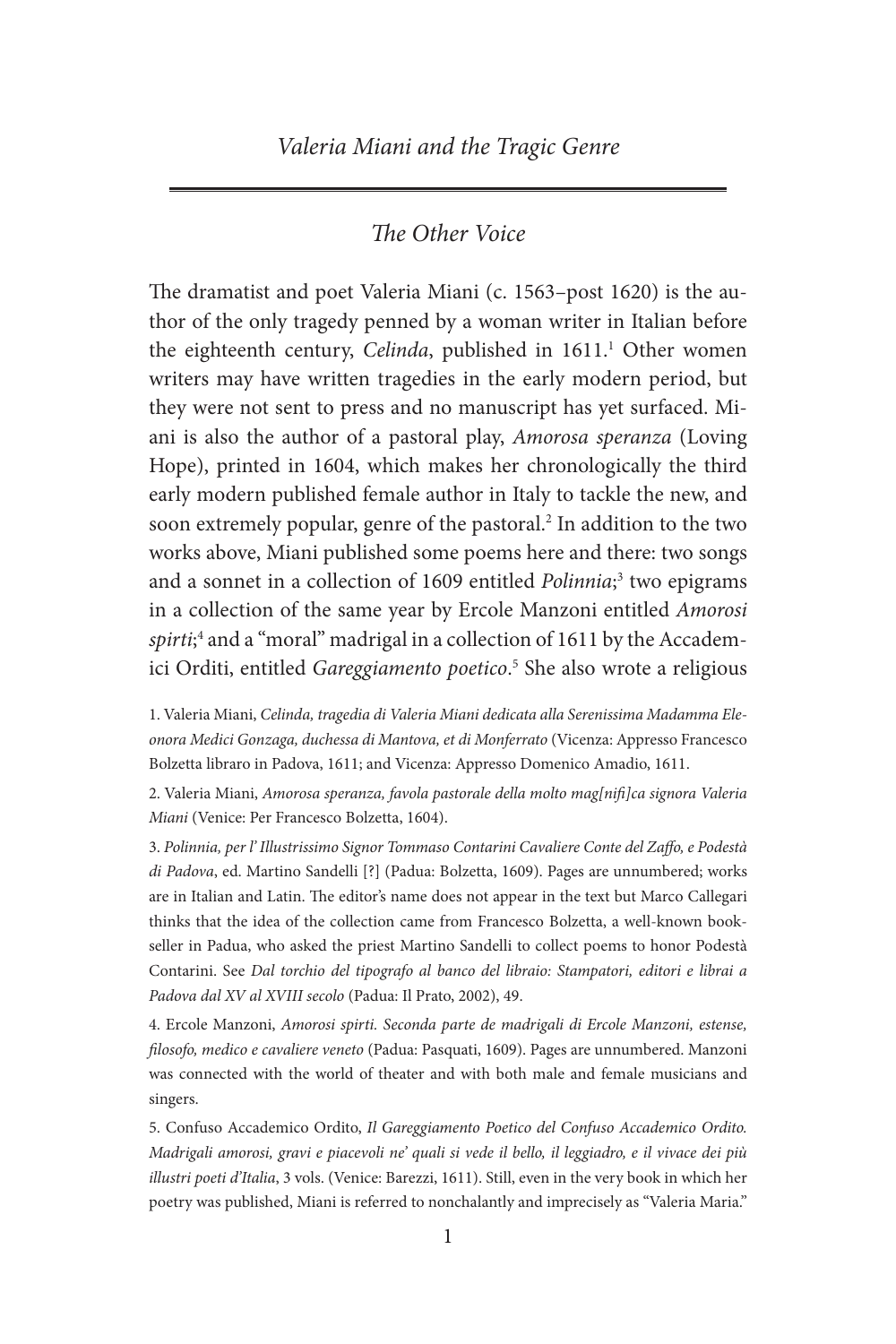#### 2 *Editor's Introduction*

madrigal, now in a collection of 1613 by Leonardo Sanudo, and works that have been lost, including at least two comedies mentioned by a contemporary city historian, an oration for which she became first known at age eighteen, and a book of poetry that the poet and critic Giovan Maria Crescimbeni, a founder of the Accademia dell' Arcadia in 1690, attributes to her.6 Miani's publishing career thus lasted a few years, but her intellectual pursuits, which place her consistently in Padua, predated her first publication by more than two decades.

Miani is the product of an extraordinary period of creativity by a number of women writers who were lucky enough to be born in Venice and the territories under the Serenissima's rule (Padua, Vicenza, Rovigo) and work in the second half of the sixteenth century and the beginning of the seventeenth. As the most recent scholarship reveals, these women were able to compose in all the different genres that defined the Italian Renaissance: poetry, philosophical prose, novella, romance, chivalric romance, epic, comedy, tragedy, pastoral, and musical composition. They even wrote pharmacopoeial treatises and engaged in scientific disquisitions, thus demonstrating once and for all that women who set their minds to producing intellectual work could in fact do so.

But all too typically most women writers could not singlemindedly pursue their careers, for unlike what we see in most wellchronicled male professions, women's literary productivity has often

Giovan Maria Crescimbeni corrects this: "Valeria Miani Padovana, wrongly called Valeria Maria in the *Gareggiamento Poetico.*" See his *L'Istoria della volgar poesia scritta da Giovan Maria Crescimbeni* (1698; Rome: Stamperia Antonio de' Rossi, 1714), 438. Unless otherwise noted, translations from Italian, here and throughout, are my own. Similarly, the Paduan Giulia Bigolina, who authored a prose romance and some novellas in an earlier generation, was referred to simply as "Giulia Padovana" in Pietro Paolo Ribera, *Le glorie immortali de' Trionfi, et heroiche imprese d' ottocento quarantacinque Donne illustri antiche, e moderne, dotate di conditioni, e scienze segnalate: cioè in sacra scrittura, teologia, profetia, filosofia, retorica, gramatica, medicina, astrologia, leggi civili, pittura, musica, armi, et in altre virtù principali* (Venice: Evangelista Deuchino, 1609), 287.

<sup>6.</sup> Leonardo Sanudo, ed., *Vita, attioni, miracoli, morte, resurrettione, et ascensione di Dio hu*mano, raccolti ... in versi lirici da ' più famosi Autori de questo secolo (Venice: Santo Grillo e fratelli, 1613). I thank Virginia Cox for this reference. Crescimbeni, *L'Istoria della volgar poesia*, 438–39: "By her [Miani] we have a volume of poetry, a pastoral play entitled *L' Amorosa speranza*, and a tragedy entitled *La Celinda*."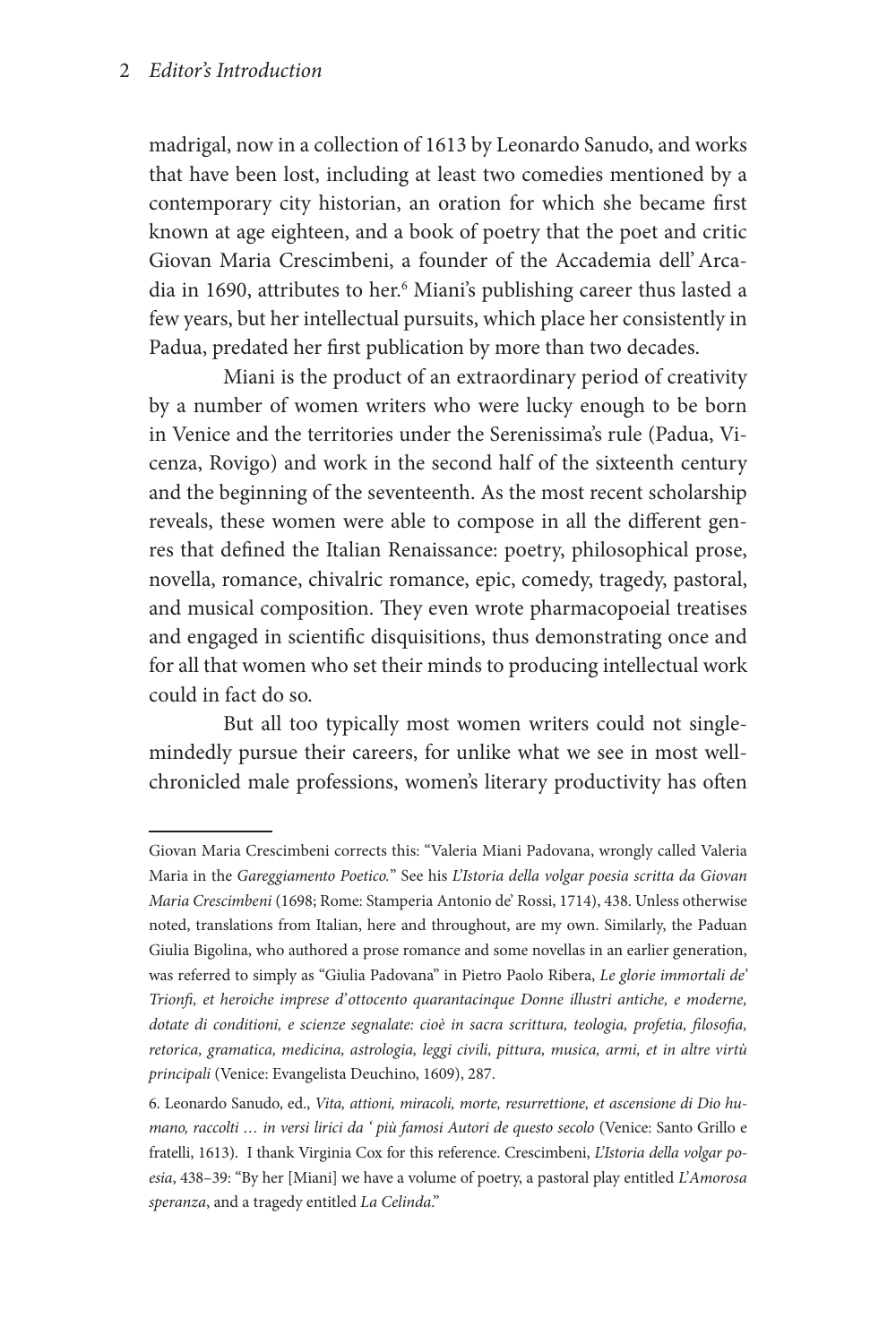been interrupted by biological destiny and social circumstances. Of course, there are the dramatic cases of early modern women writers who died in the Veneto during that most feminine job of childbirth, such as Moderata Fonte and Isabella Andreini, but I am thinking of more prosaic circumstances that forced women to put down their pens: the eventuality of marriage chiefly (Lucrezia Marinella, for example, stopped writing at least ten years during her marriage) or a sudden widowhood. In the case of Valeria Miani, following the death of her husband one or two years after the publication of *Celinda* she was left with five children to raise and a small property to live on and run. As mentioned above, she published no more.

Most of these early modern women writers came from the upper middle class or the lower nobility, for writing required some humanist learning, whether acquired through a private tutor or through a connection to a university or academic environment by way of relatives. Lower class women with a sharp mind willing to sell entertainment and sex to the Venetian male nobility and clergy, such as the talented "honest" courtesans ("cortigiane oneste"), could toil to gain a refined taste and thereby enhance their chances for a better life. The list of Veneto women writers of the late sixteenth and early seventeenth centuries is surprisingly long and growing by the day as more are discovered: Giulia Bigolina (c. 1518–1569) wrote novellas and prose romances; Gaspara Stampa (c. 1523–1554), Veronica Franco (1546–1591), Sara Copio Sullam (c. 1590–1640), and Veneranda Bragadin (c. 1566–post 1619) wrote poetry; Isabella Andreini (1562–1604), Maddalena Campiglia (1553–1595), and Miani herself wrote pastoral comedies; Moderata Fonte (1555–1592) and Lucrezia Marinella (1571–1653) wrote chivalric romances, polemical treatises on the worth or excellence of women, religious plays, and pastoral romances.7 And then there are less-known cases, such as that of Issicratea Monte (c. 1562–1584), a poet who died way too young, or the scientist Camilla Herculiana, who worked in Padua at the Pharmacy of the Three Stars, or the alchemist and cosmetician Isabella Cortese,

<sup>7.</sup> Many of these writers have appeared or are going to appear in The Other Voice series. Further information on individual authors can be found in the text or notes below. For a study of their writings, see Virginia Cox, *Women's Writing in Italy, 1400–1650* (Baltimore: Johns Hopkins University Press, 2008).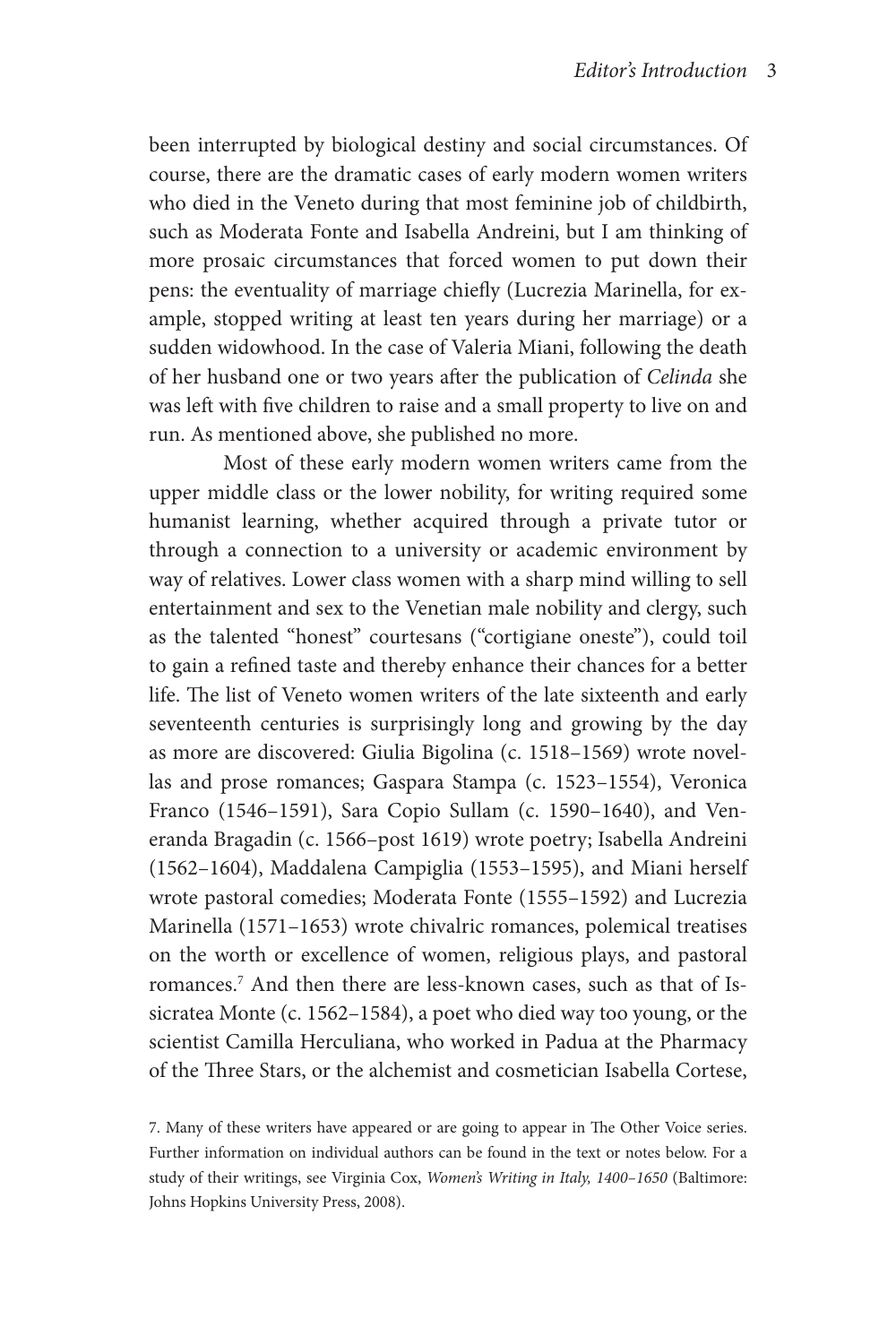#### 4 *Editor's Introduction*

who saw her book on obstetrics and "women's secrets" become an often reprinted bestseller.<sup>8</sup> Many of these women knew each other and drew inspiration from the others' work, for the success of one motivated another to strive for the same. Miani perhaps would not have written her *Amorosa speranza* were it not for the earlier examples of Andreini and Campiglia, whose pastorals, respectively *La Mirtilla* and *Flori*, came out in 1588. Likewise, she perhaps would not have chosen Duchess Eleonora de' Medici Gonzaga as the dedicatee of her *Celinda* if Marinella, who was living in Padua in those very years, had not recently dedicated her *Arcadia felice* to the duchess.<sup>9</sup>

All these women writers also had the opportunity to congregate with talented men, whether members of their own family, affiliates of local academies, or simply fellow patrons of bookshops, for in the absence of cafés or even public libraries, bookshops were the *de facto* meeting places of educated locals as well as foreigners. Venice had chosen Padua as the site for the Republic's flagship university and had heavily invested in the enterprise by appointing well-known professors, thus providing the city with a vigorous intellectual community. Galileo Galilei and Girolamo Fabrici d' Acquapendente, for example, were on the faculty at the time of Miani's writing. As a result, Padua hosted an international community of university students coming from abroad, mostly from Germany, but French students came, too, escaping the aftermath of the St. Bartholomew's slaughter, as well

8. On Issicratea Monte, see Marisa Milani, "Quattro donne fra i pavani," *Museum Patavinum* 1 (1983): 387–412, and below. The apothecary Camilla Herculiana published *Lettere di philosophia naturale* (Cracow: Stamperia di Lazaro, 1584), dedicated to the queen of Poland. There she complained that much of her written work had been stolen by a male colleague and published under another name. As with Cortese, we do not know her dates of birth and death. Cortese's book, *I secreti della signora Isabella Cortese* (Venice: Bariletto, 1561), is dedicated to the archdeacon of Ragusa in Dalmatia. Some interesting scientific digressions are also present in Book 2 of Moderata Fonte's *The Worth of Women*, ed. and trans. by Virginia Cox, The Other Voice in Early Modern Europe (1600; Chicago: University of Chicago Press, 1997). It is also worth mentioning two female Veneto painters in this list, such as the Paduan Chiara Varotari (1584–c.1663), sister of the well-known painter Padovanino, who specialized in portraits, and the Venetian Marietta Robusti, JacopoTintoretto's natural daughter (c. 1560–1590).

9. Susan Haskins has recently established that Marinella moved from Venice to Padua for a while upon her marriage in 1607. See her "Vexatious Litigant, or the Case of Lucrezia Marinella? (Part 2)," *Nouvelles de la République des Lettres* 1–2 (2007): 203–30.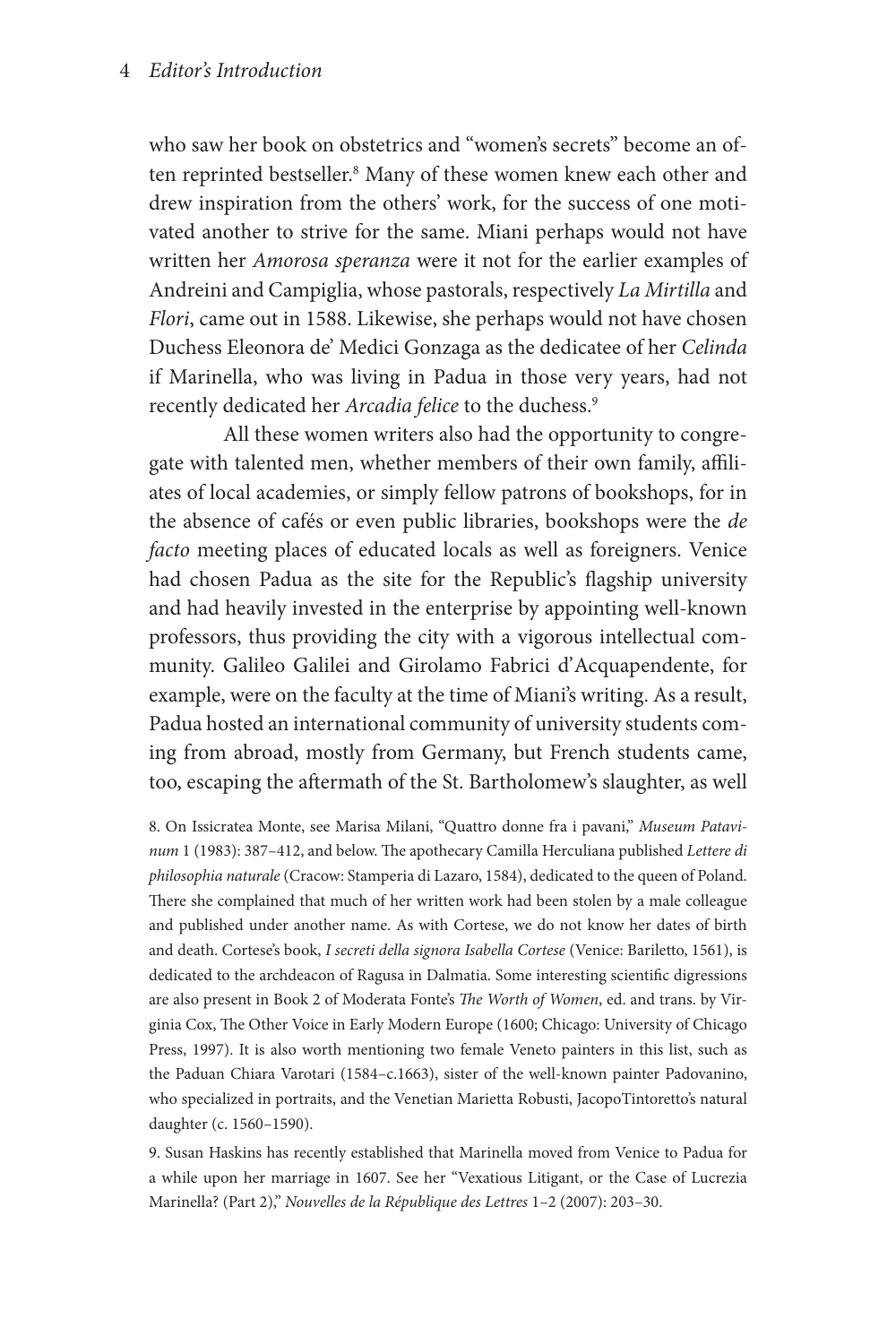as English and Polish students. And then there were intellectual tourists, like Philip Sidney and Edward de Vere, Earl of Oxford, who came down from Venice regularly to bask in Padua's scholarly vitality. Visiting the city in 1608 Thomas Coryate made his first item of business a stop in a bookshop.<sup>10</sup> The most important publisher and bookseller in Padua at the turn of the sixteenth century was Miani's editor and friend, Francesco Bolzetta, who promoted both scientific and literary authors, especially those connected to the university.<sup>11</sup> As for the academies, it was difficult for women to belong officially to one in Italy, but the university environment of a place like Padua may have fostered informal participation.<sup>12</sup> For example, in the public gatherings of the Accademia de' Ricovrati, founded in 1599 and which had among its members Galilei, women were invited, music was played

10. Coryate recounts that he met in this bookshop a young Italian so learned that he could even converse in Hebrew. See Michael Strachan, *The Life and Adventures of Thomas Coryate* (London: Oxford University Press, 1962), 37. For a reconstruction of the life and culture of Padua at the time, see Valeria Finucci, "Intellectual Tourism in Late Sixteenth-Century Italy: Costume and Manners in Venice and Padua," in *Mores Italiae: Costumi e scene di vita nel Rinascimento // Mores Italiae: Costume and Life in the Renaissance*, ed. Maurizio Rippa Bonati and Valeria Finucci (Cittadella: Biblos, 2007), 37–77.

11. Bolzetta had two centrally located bookshops in Padua but did not have his own print shop. Instead, he relied on printers in Padua (Pasquati), Vicenza (Amadio), and Venice (Francesco de' Franceschi). He published the medical works of Girolamo Fabrici, Prospero Alpini, and Fortunio Liceti. He also published Torquato Tasso's epic *Il Goffredo* (1616). For the editorial activity of Bolzetta in Padua, see Callegari, *Dal torchio del tipografo al banco del libraio*, 45–55. Miani's cooperation with Bolzetta echoes that of Lucrezia Marinella in Venice in those very years with the editor Ciotti, the publisher of Venetian academicians. See Stephen Kolsky, "Moderata Fonte, Lucrezia Marinella, Giuseppe Passi: An Early Seventeenth Century Feminist Controversy," *Modern Language Review* 96 (2001): 973–89, at 977.

12. On the almost nonexistent formal presence of women in literary academies, see Conor Fahy, "Women and Italian Cinquecento Literary Academies," in *Women in Italian Renaissance Culture and Society*, ed. Letizia Panizza (Oxford: European Humanities Research Centre, 2000), 438–52. But Tarquinia Molza became a member of the academy in Modena, Isabella Andreini was made a member of the Accademia degli Intenti in Pavia in 1601 and was given an honorary degree, Laura Battiferra had a formal link with the Accademia degli Intronati in Siena, and Laura Terracina with the Incogniti in Naples. Veronica Gambara was associated informally with the Accademia Corregiana. See Michele Maylander, *Storia delle Accademie d'Italia*, 5 vols. (Bologna: Capelli, 1926–30), 3:296 and 320. Veronica Franco and Gaspara Stampa seem to have also been informally associated with the Accademia della Fama, led by Domenico Venier in Venice. See Maylander, *Storia*, 5:446.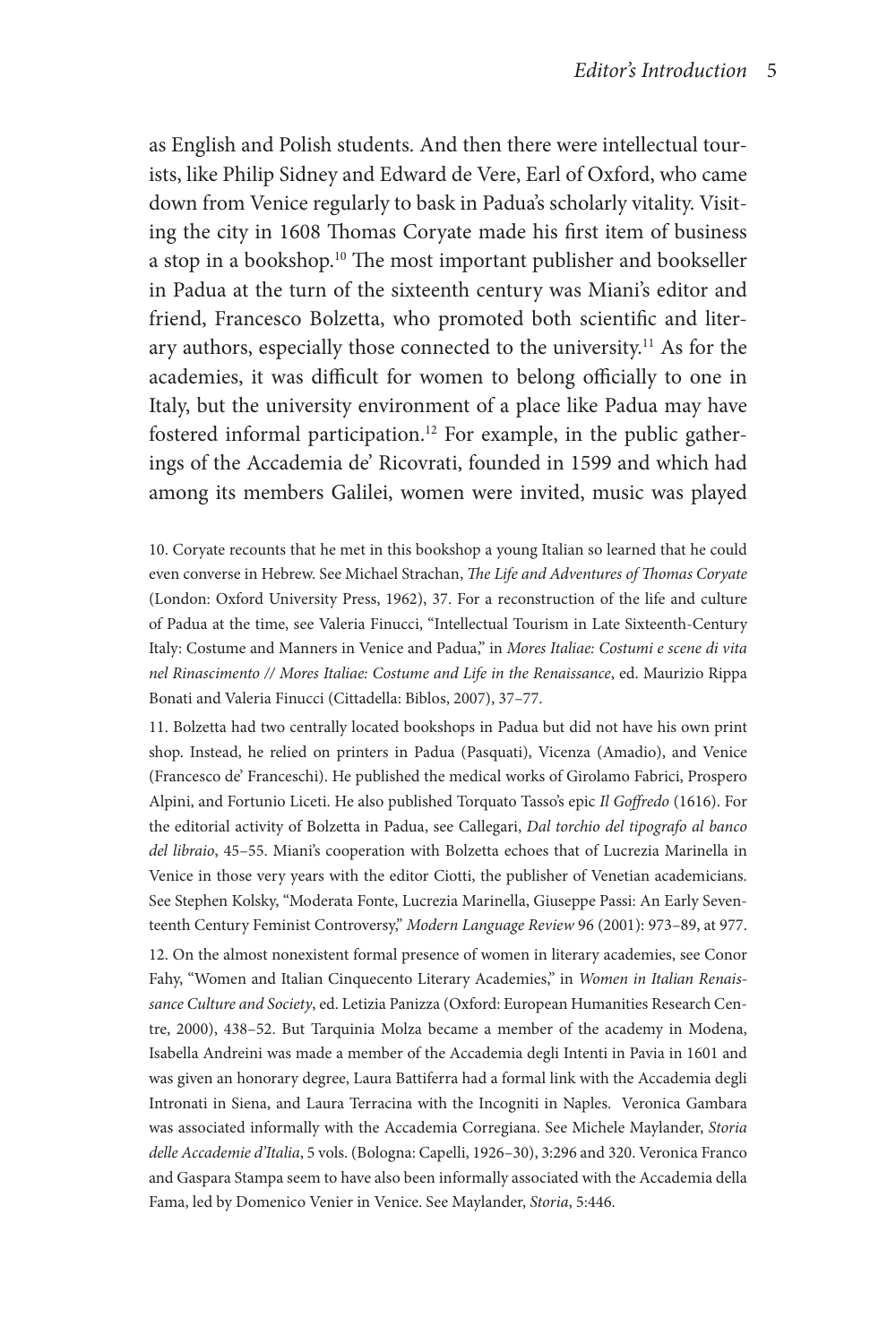between discussions, and refreshments and dances for the academicians and their guests often followed.13

Many of the academic discussions at the time of Miani's writing were related to theater, for literary theorists were passionately arguing the merits of the "ancients" versus the "moderns." Some of the hottest debates were notoriously taking place between the defenders and the accusers of Padua's native son, Sperone Speroni, regarding his choices of plot and verse in his controversial play *Canace*, composed on the model of Seneca's ancient Roman tragedy.14 Also at the core of the controversy between "ancient" and "modern" literary forms was the new genre of the pastoral, namely, Giambattista Guarini's *Il pastor fido*, as well as the issues of contamination, decorum, and ethics surrounding the reception of this hybrid theatrical piece.<sup>15</sup> Consider-

13. See Attilio Maggiolo, *I soci dell' accademia patavina dalla sua fondazione (1599)* (Padua: Accademia Patavina di Lettere, Scienze ed Arti, 1983), 10. On the Ricovrati, see *Dall' Accademia dei Ricovrati all' Accademia Galileiana*, ed. Ezio Riondato (Padua: Accademia Galileiana di Scienze, Lettere ed Arti, 2001). A list of Ricovrati members shows that Miani may have known quite a few of them, from Tommaso Contarini, to whom is dedicated the collection *Polinnia* in which her poetry is printed, to Francesco Contarini, the author of *La finta Fiammetta*, of whom more later, and finally to Ottonello Descalzi, a founding member of the academy and husband of the woman to whom she dedicated her *Amorosa speranza.* The Ricovrati admitted some women in the seventeenth century, such as Madeleine de Scudery and the Venetian Elena Cornaro Piscopia, the first woman ever to graduate from a European university.

14. Sperone Speroni's *Canace* (1546) was reprinted in Venice by Giovani Alberti in 1587 in a much talked about revised version, *Canace tragedia del sig. Sperone Speroni alla quale sono aggiunte alcune altre sue compositioni e una apologia e alcune altre lettioni*, sporting a finished prologue, a new division into acts and scenes, a partial chorus, and also for the first time Speroni's own *Apologia contra il Giudicio fatto sopra la Canace*. This is a short and incomplete defense against the detractors of his tragedy in which Speroni defended his selections. Faustino Summo, an Aristotelian professor of logic in Padua and a member of the Accademia de' Ricovrati, undertook the defense of Speroni, although he also objected to a number of Speroni's assertions as not sufficiently Aristotelian, in *Due discorsi l' uno intorno al contrasto tra il signor Speron Speroni et il giudicio stampato contra la sua tragedia di Canace e di Macareo et l' altro della nobilta dell' eccellente signor Faustino Summo padovano* (Padua: Meietti, 1590).

15. Giambattista Guarini, *Il pastor fido* (Venice: Ciotti, 1602). The author read his play in the house of the nobleman Zabarella in Padua around 1590. Summo wrote against the new genres of tragicomedy and pastoral in *Due discorsi di Faustino Summo padovano, l' uno contra le tragicomedie et moderne pastorali, l' altro particolarmente contra il Pastor Fido dell' ill.re sig.*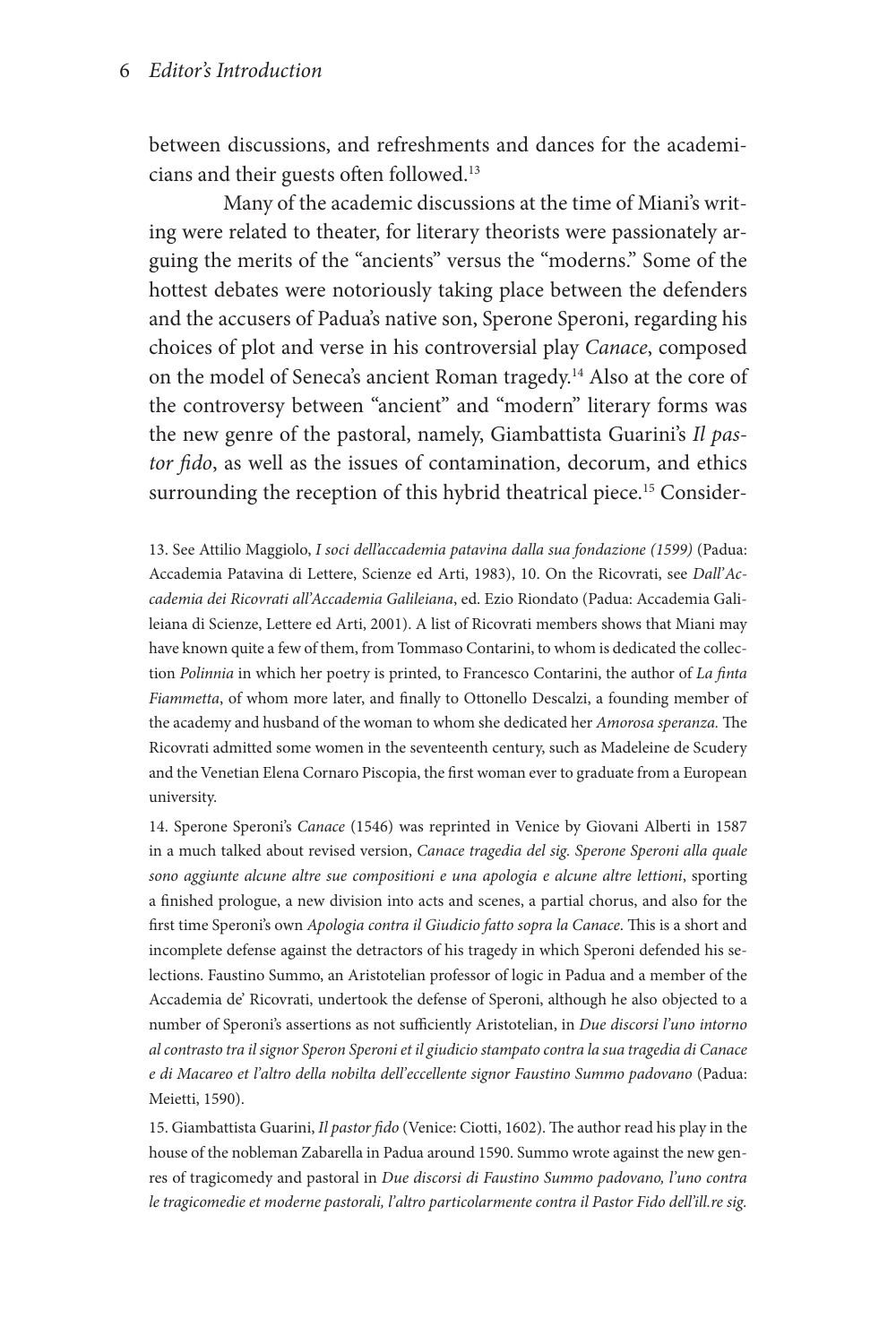ing that the majority of plays at the time were written and published in the area of Venice, Padua, and Vicenza (there were 450 printers, publishers, booksellers, and print-dealers in the Veneto area alone in the sixteenth century), intellectuals in this area, within and outside the university and the academies, were keen to debate the formal aesthetics of plays and how they should be staged.16 It is quite likely that a woman dramatist like Miani would not have had the same chance elsewhere to think critically, compose, and publish for the stage.

#### *Biography*

According to the few historians who mention her, Valeria Miani was born, probably in Padua, around the year 1563. She is first mentioned for an oration she gave in 1581 at age eighteen for the festive pageantry that accompanied the visit to Padua of Dowager Empress Maria, widow of Holy Roman Emperor Maximilian II von Habsburg and daughter of Charles V, who was passing through the city on her way to Portugal, where her son, Rudolf II, was to take the crown.<sup>17</sup> It was not unusual for women of an educated family background to be chosen by local authorities to deliver orations in honor of noble figures,

*Cavaliere Battista Guarini* (Padua/Vicenza: Bolzetta, 1601). For the controversies in Padua, see Giancarlo Cavazzini, "Padova e Guarini: la *Poetica* di Aristotele nella teoria drammaturgica prebarocca," in *Il diletto della scena e dell' armonia: Teatro e musica nelle Venezie dal Cinquecento al Settecento*, ed. Ivano Cavallini (Rovigo: Minelliana, 1990), 137–88. See also Lisa Sampson, *Pastoral Drama in Early Modern Italy: The Making of a New Genre* (London: Modern Humanities Research Association, 2006), 134–40; and more generally, Daniel Javitch, "The Emergence of Poetic Genre Theory in the Cinquecento," *Modern Language Quarterly* 59 (1998): 139–69.

<sup>16.</sup> On the array of Veneto presses and editors, see Ester Pastorello, *Tipografi, editori, librai a Venezia nel secolo XVI* (Florence: Olschki, 1924). For the specific case of Padua, see Marco Callegari, *Dal torchio del tipografo al banco del libraio.*

<sup>17.</sup> See Ribera, *Le glorie immortali de' Trionfi*, 335: "In the year 1581, as Empress Maria (who was the wife of Maximilian II and the mother of Rudolf, current Emperor) passed through Italy as she was called to Spain by King Philip to govern Portugal, she came to the Paduan region and a young woman of eighteen with a most noble talent, Valeria, daughter of Achille Miniani [sic], a lawyer, recited in her honor an oration which received plenty of applause from the listeners, considering also her sex and her age." I have found no printed record of Miani's speech. For more on this event, see Anton Bonaventura Sberti, *Degli spettacoli e delle feste che si facevano in Padova* (Padua: Cesare, 1818), 134. Sberti does not mention Miani.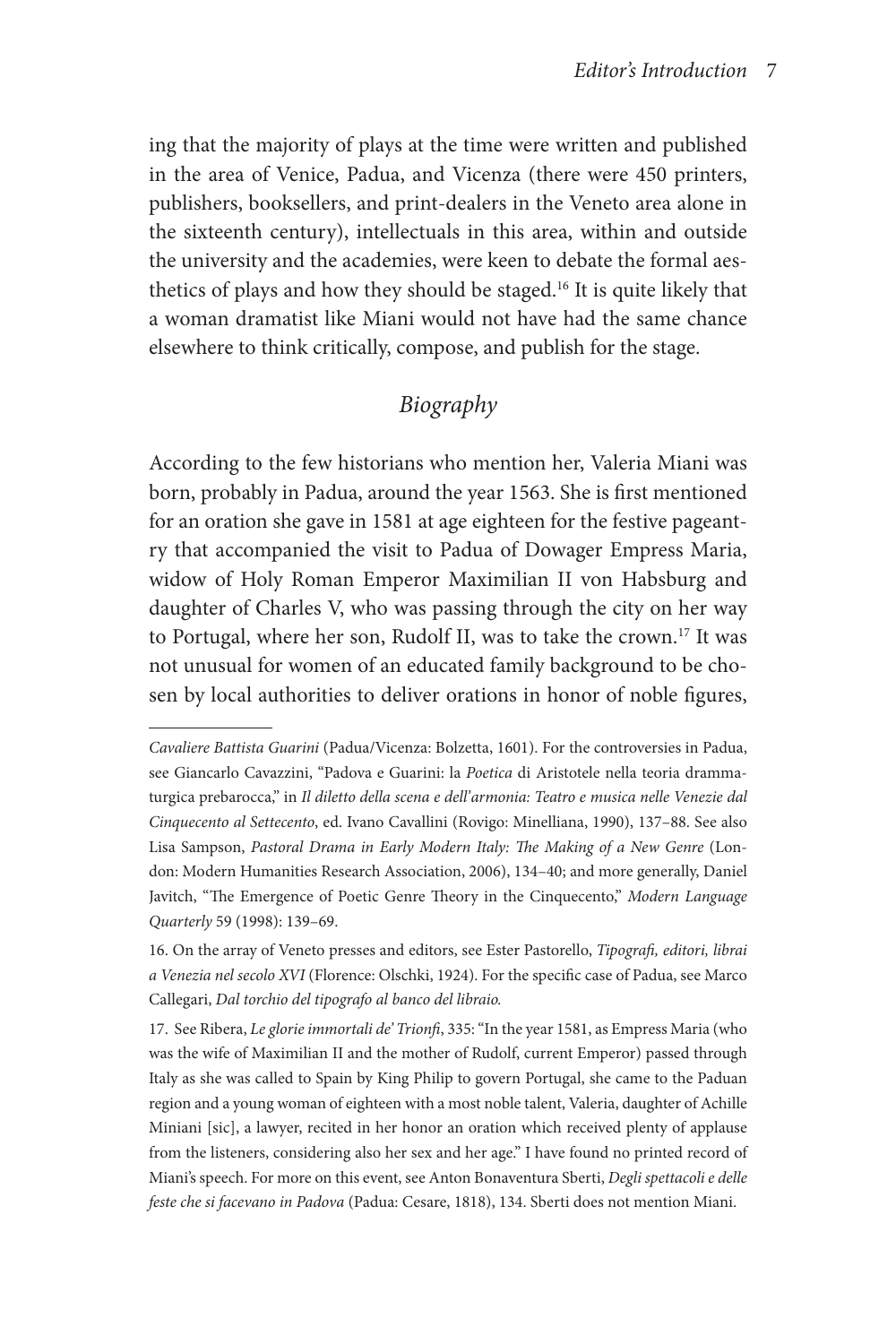## *Situating Miani's Work: A Survey of Early Modern Drama Penned by Women*

It would be an understatement to say that the panorama of the Italian stage toward the end of the sixteenth century was complicated, for not only was there an unprecedented flourishing of hybrid genres, but there was also confusion about how to name them and what the difference in naming really meant. Canonical tragedies and comedies in five acts were often supplanted by an array of new forms, some of which soon disappeared. Tragicomedies (that is, tragedies with a happy ending), rustic plays, eclogues, tragic and heroic operas, satyric drama, musical comedies, pastoral drama, mythological and maritime fables, sacred representations, and moral plays constitute just some of the ephemeral terms referring to this crowd of performances.<sup>37</sup> Some cross-mixtures offered music, ballets, and intermezzi; others presented only discursive texts. In this panorama, two genres proved particularly difficult for women writers to produce, comedy and tragedy, while the pastoral was much less problematic for them to craft.

In comedy, the public's preference for marriage plots meant that playwrights had to present some sort of sentimental, and later sexual, liason for their young female characters, and some transgression of paternal authority that could eventually be redressed and accommodated through a marriage. This proved challenging for women writers, for their output, whatever the content, was inevitably read autobiographically. Moreover, the preference at the time for staging in the open air, often in well traveled piazzas, spelled problems for

*formance, 1594–1998*, ed. S. P. Cerasano and Marion Wynne-Davies (London: Routledge, 1998), 60–68. Sampson also cites performances by noble ladies in *Pastoral Drama in Early Modern Italy*, 105–06.

<sup>37.</sup> On the mixing of genres, see Bernard Weinberg, *A History of Literary Criticism in the Italian Renaissance*, 2 vols. (Chicago: University of Chicago Press, 1961), 2:679–84. The librettist and poet Ottavio Rinuccini called his *La Dafne* (Florence: Marescotti, 1600) a pastoral fable, and his *Euridice* (Florence: Giunti, 1600) a tragedy. Now we call them both operas and wonder whether there is a real difference in genre between the two. I use "genres" in a fluid sense, as having the property of "stackability, switchability, scalability, … for they too can be layered on one another, flipped back and forth, maximized or minimized, with chance associations." See Wai Chee Dimock, "Introduction: Genres as Fields of Knowledge," *PMLA* 122.5 (2007), 1377–88, at 1379.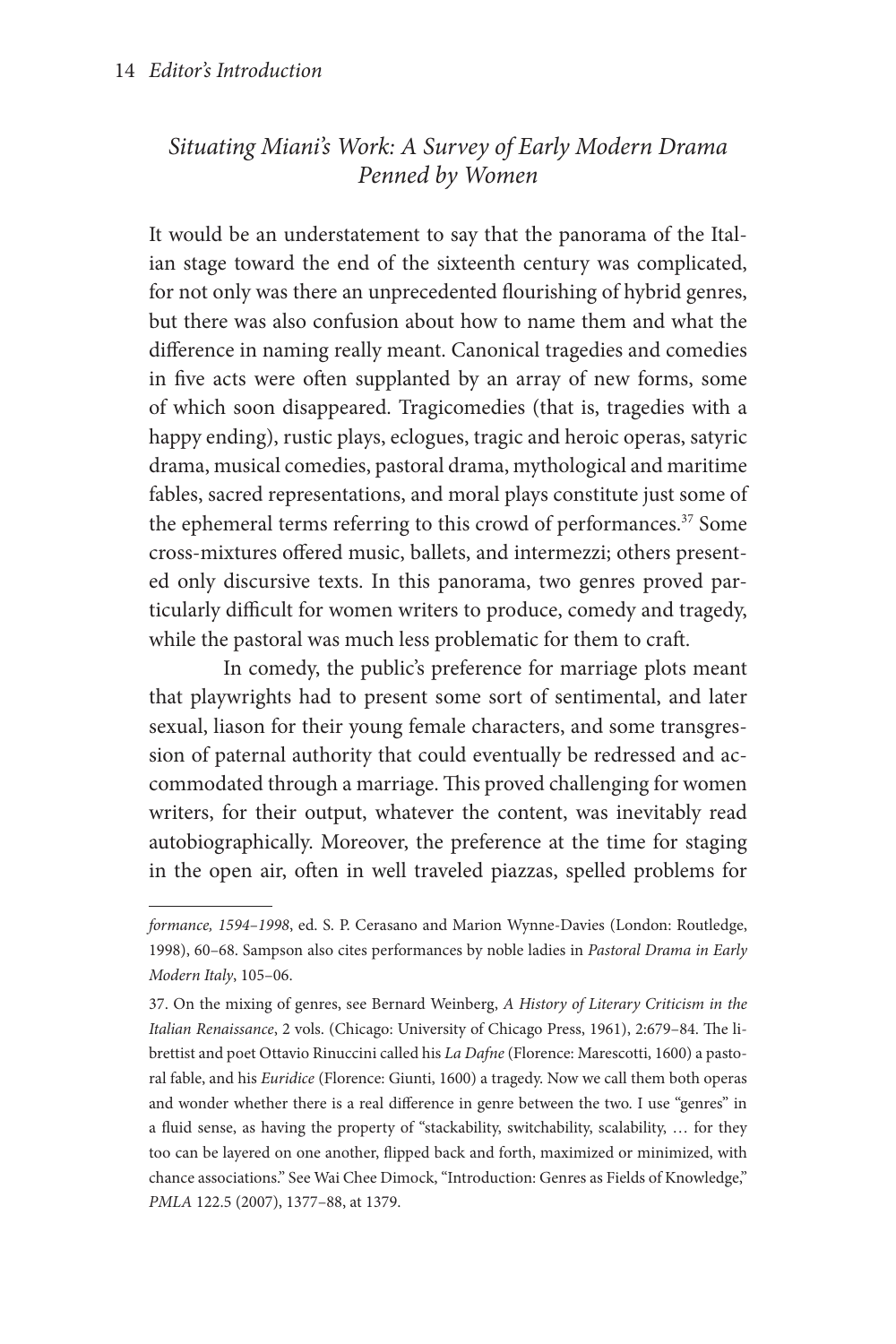authors planning on showcasing women, because there were few plausible reasons for marriageable women to be caught, hopefully alone, outside their own homes. This often translated into plots involving women's (and men's) cross-dressing, or plots that gave a larger emphasis to older women and bawdy female servants.38 It comes as no surprise then that when actresses began to appear on stage (sometime in the 1560s) and women writers started to publish plays (in the late 1580s), suddenly a new prop became all the rage: the window, because this allowed "innocent" inamoratas, and thus young and realistically playable women, to renegotiate their place in society and further their causes directly on stage. It also allowed professional actresses of the newly fashionable Commedia dell'Arte companies to play them.<sup>39</sup> The earliest known actresses, such as Vincenza Armani and Flaminia Romana, were celebrated for their stagecraft whether dressed as women or cross-dressed as men. Half the city of Mantua, we are told, showed up in 1567 to see Flaminia playing the role of Marganorre's daughterin-law from Ariosto's chivalric romance, *Orlando furioso.*<sup>40</sup> For her

38. To limit myself to two cases, Ludovico Ariosto's *La Lena* (Venice: Sessa, 1533) is titled after the old go-between Lena; in Nicolò Machiavelli's *Clizia* (Florence: Giunta, 1548), the young woman Clizia never even appears on stage.

39. For the role of windows in developing parts for women, see Jane Tylus, "Women at the Windows: *Commedia dell' Arte* and Theatrical Practice in Early Modern Italy," *Theatre Journal* 49.3 (1997): 323–42. On the social difficulties accompanying women's desire to perform, see Bernadette Majorana, "Finzioni, imitazioni, azioni: donne e teatro," in *Donna, disciplina, creanza cristiana dal XV al XVII secolo: Studi e testi a stampa*, ed. Gabriella Zarri (Rome: Edizioni di Storia e Letteratura, 1996), 121–39. More generally on Commedia dell*'* Arte and early modern actresses on stage, see Robert Henke, *Performance and Literature in the Commedia dell' Arte* (Cambridge: Cambridge University Press, 2002), 85–105; Richard Andrews, "Isabella Andreini and Others: Women on Stage in the Late Cinquecento," in *Women in Italian Renaissance Culture and Society*, ed. Panizza, 316–33; Richard Andrews, *Scripts and Scenarios: The Performance of Comedy in Renaissance Italy* (Cambridge: Cambridge University Press, 1993); and Pamela Brown, "The Counterfeit *Innamorata* or the Diva Vanishes," *Shakespeare Yearbook* 10 (1999): 402–26.

40. Letter of Luigi Rogna, court secretary in the Gonzaga court, of July 6, 1567, in Eric Nicholson, "Romance as Role Model: Early Female Performances of *Orlando furioso* and *Gerusalemme liberata,*" in *Renaissance Transactions: Ariosto and Tasso*, ed. Valeria Finucci (Durham: Duke University Press, 1999), 246–69, at 246–47. The Marganorre episode is in Ludovico Ariosto, *Orlando furioso*, trans. Guido Waldman (1532; Oxford: Oxford University Press, 1983), canto 36.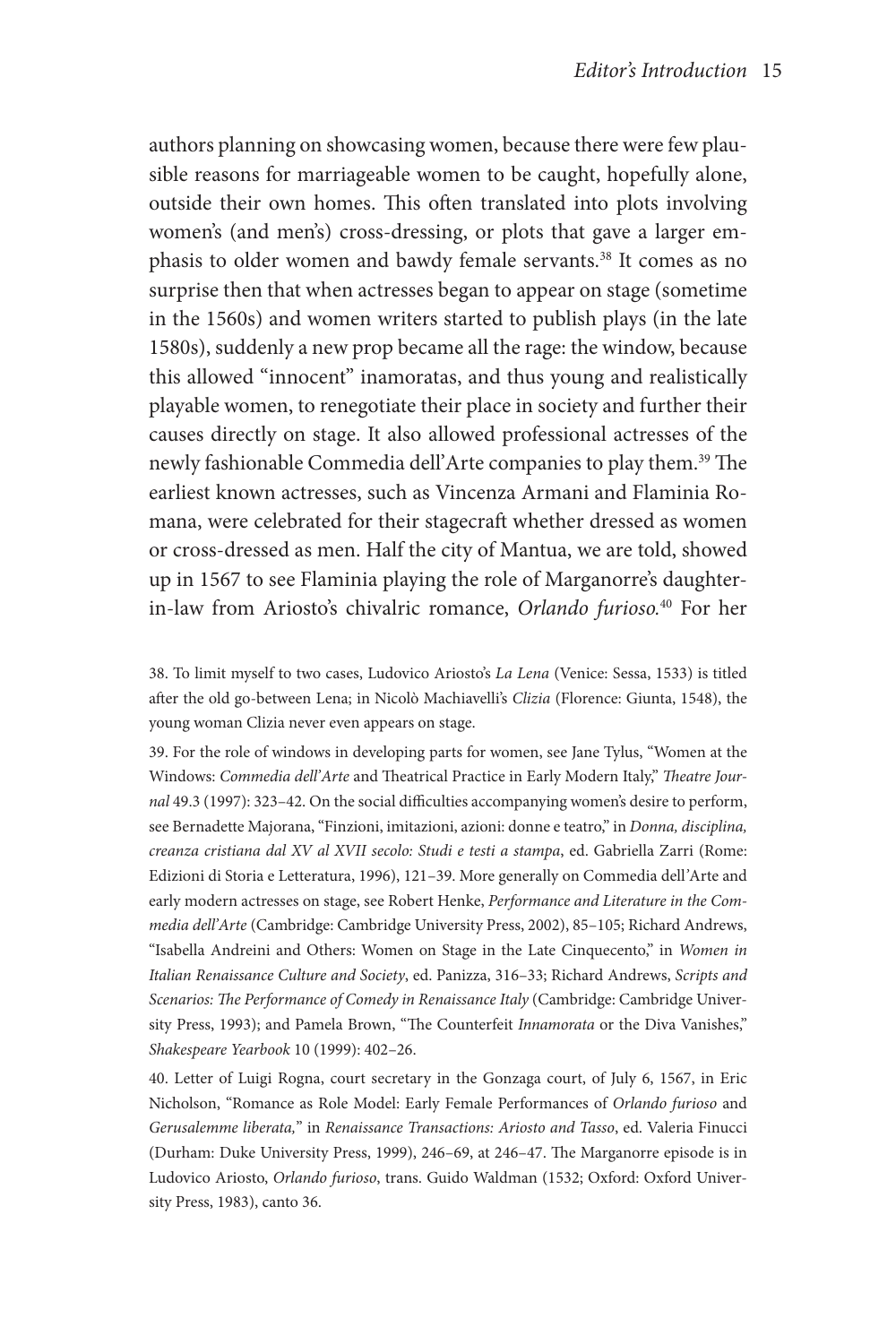part, Armani, the first ever diva of the Italian stage, sent male spectators into delirium whether she was singing or looking like an armed Mars, a furious Zeus, or a talkative Hermes.<sup>41</sup>

Numberless pamphlets soon started to deplore the threat that unbridled femininity produced on the comic stage. Reflecting Counter-Reformation angst, Cesare Franciotti argued that actresses' gesticulation, "whorish adornments," and songs were sufficient "to infect the world" and inflame all men in the audience—and his treatise was published the same year as Miani's *Celinda*. <sup>42</sup> A bit later and along the same lines, Giovanni Domenico Ottonelli denounced all sorts of actresses, for in his judgment they constituted a public enemy for every township.43 But the actor-writer Nicolò Barbieri, an acute apologist of mimetic theater, dismissed the notion that actresses in loving or adulterous plots inflamed men in the audience, because fornication does not lead to rape in real life, he argued, nor adultery to incest.44 Actresses of various Commedia dell' Arte troupes, a mostly

41. I am paraphrasing from the poem: "vince delle Muse il canto, // se si mostra tall'hor in viril manto / cinta la spada, sembra Marte armato, / se s*'* adira tall'hor par Giove irato, / e parlando a Mercurio toglie il vanto." In Adriano Valerini, *Oratione…in morte della Divina Signora Vincenza Armani* (1570), in *La Commedia dell' Arte e la società barocca: La professione del teatro*, ed. Ferruccio Marotti and Giovanna Romei (Rome: Bulzoni, 1991), 31–41. This may go a long way toward explaining Armani's tragic premature death by poison in 1568.

42. Franciotti's treatise is in *La commedia dell' arte e la società barocca: La fascinazione del teatro*, ed. Ferdinando Taviani (Rome: Bulzoni, 1969), 177–78. Domenico Gori argued likewise in *Trattato contro alle commedie lascive* (1604), now in *La commedia dell' arte e la società barocca: La fascinazione del teatro*, ed. Taviani, 136–44.

43. Giovan Domenico Ottonelli, *Della Christiana Moderatione del Theatro. Libro I detto La Qualità delle Commedie* (1646), in *Il segreto della Commedia dell' Arte: La memoria delle compagnie italiane del XVI, XVII e XVIII secolo*, ed. Ferdinando Taviani and Mirella Schino (Florence: Usher, 1982), 169. There was also no masculinity on the Italian stage, the intellectual tourist Thomas Nashe opined, for "the players beyond the sea [are] a sort of squirting baudie Comedians, that have Whores and common Curtizens to playe womens partes, and forbeare no immodest speech, or unchast action that may procure laughter." See Thomas Nashe, "Pierce Penilesse his supplication to the Divell," in *The Works of Thomas Nashe*, ed. Ronald McKerrow (1592; Oxford: Blackwell, 1966), 215.

44. See *La supplica. Discorso Famigliare* (1636), in *La Commedia dell' Arte e la società barocca: La professione del teatro*, ed. Marotti and Romei, 610.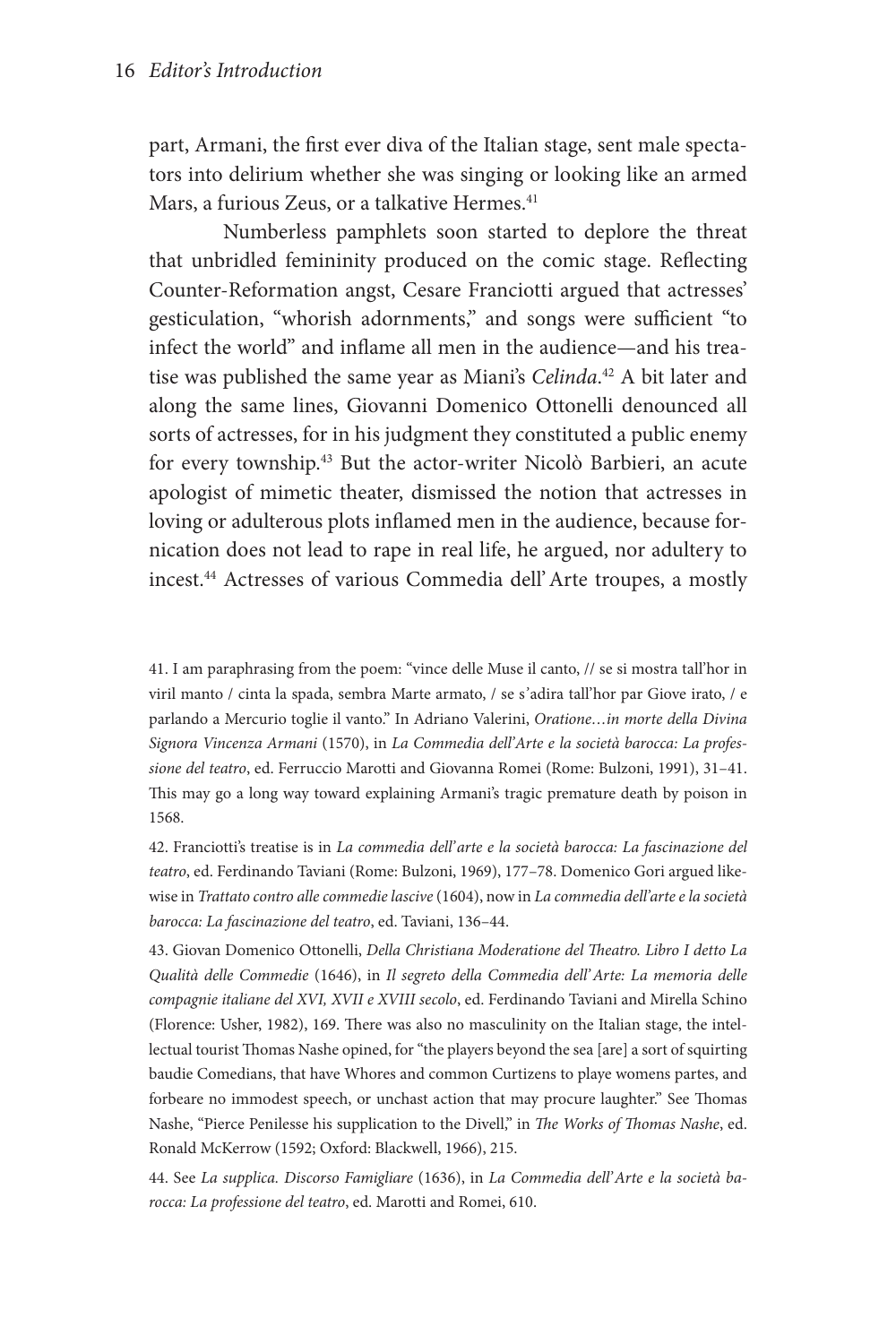Veneto phenomenon, were by then the rage, not only in Italy but also in France.

Discounting the comedic-religious theatrical production of the convent, which was in any case never meant to be performed outside pious institutions (a good example by Sister Beatrice del Sera was published a few years ago),<sup>45</sup> and aside from the production of parish dramas and sacred representations, such as those of Antonia Pulci<sup>46</sup> and of Moderata Fonte,<sup>47</sup> the first example of a female authored comedy could be considered *L'interesse* by the actress Vittoria Piissimi of the Compagnia dei Gelosi. Piissimi was famous on stage as Isabella Andreini's counterpart, and she was so admired that the French Henry de Valois, journeying through Venice in 1574 on his way to be crowned King Henry III, asked specifically for her performance during his celebrated sojourn there. But this comedy has not surfaced.<sup>48</sup> Officially, the first published comedy by an Italian woman writer is *Li buffoni* by Margherita Costa, a Roman actress, singer, and poet, and also, tellingly, a courtesan, who flaunted even in print all rules of feminine decorum. Thanks to the protection of Grand Duke Ferdinando II de' Medici, she published her play in 1641.<sup>49</sup> A few years later, she

46. Antonia Pulci (1452–1501), *Florentine Drama for Convent and Festival*, ed. James Wyatt Cook and Barbara Collier Cook, trans. James Wyatt Cook, The Other Voice in Early Modern Europe (Chicago: University of Chicago Press, 1996).

47. Moderata Fonte, *La passione di Cristo descritta in ottava rima* (Venice: Guerra, 1582).

48. She also wrote a now lost pastoral, *Fillide*. See Jolanda De Blasi, *Le scrittrici italiane dalle origini al 1800* (Florence: Nemi, 1930), 105–13.

49. Margherita Costa, *Li Buffoni: Commedia ridicola* (Florence: Massi e Landi, 1641). A modern edition of this play is in *Commedie dell' Arte*, ed. Siro Ferrone, 2 vols. (Milan: Mursia, 1996), 235–359. There are, however, still doubts about the real author of this play. See Ferrone's bibliographical note to the play in *Commedie dell' Arte*, 2:236–37. For an eloquent assessment of Costa's poetic output, see Cox, *Women's Writing in Italy*, 212–15; on her innovative approach, see Marcella Salvi, "'Il solito è sempre quello, l*'* insolito è più nuovo': *Li Buffoni* e le prostitute di Margherita Costa tra tradizione e innovazione," *Forum Italicum*  38.2 (2004): 376–99.

<sup>45.</sup> Beatrice del Sera (1515–1585), *Amor di virtù*, ed. Elissa Weaver (Ravenna: Longo, 1990); and more generally on conventual production, Elissa Weaver, *Convent Theater in Early Modern Italy: Spiritual Fun and Learning for Women* (Cambridge: Cambridge University Press, 2002).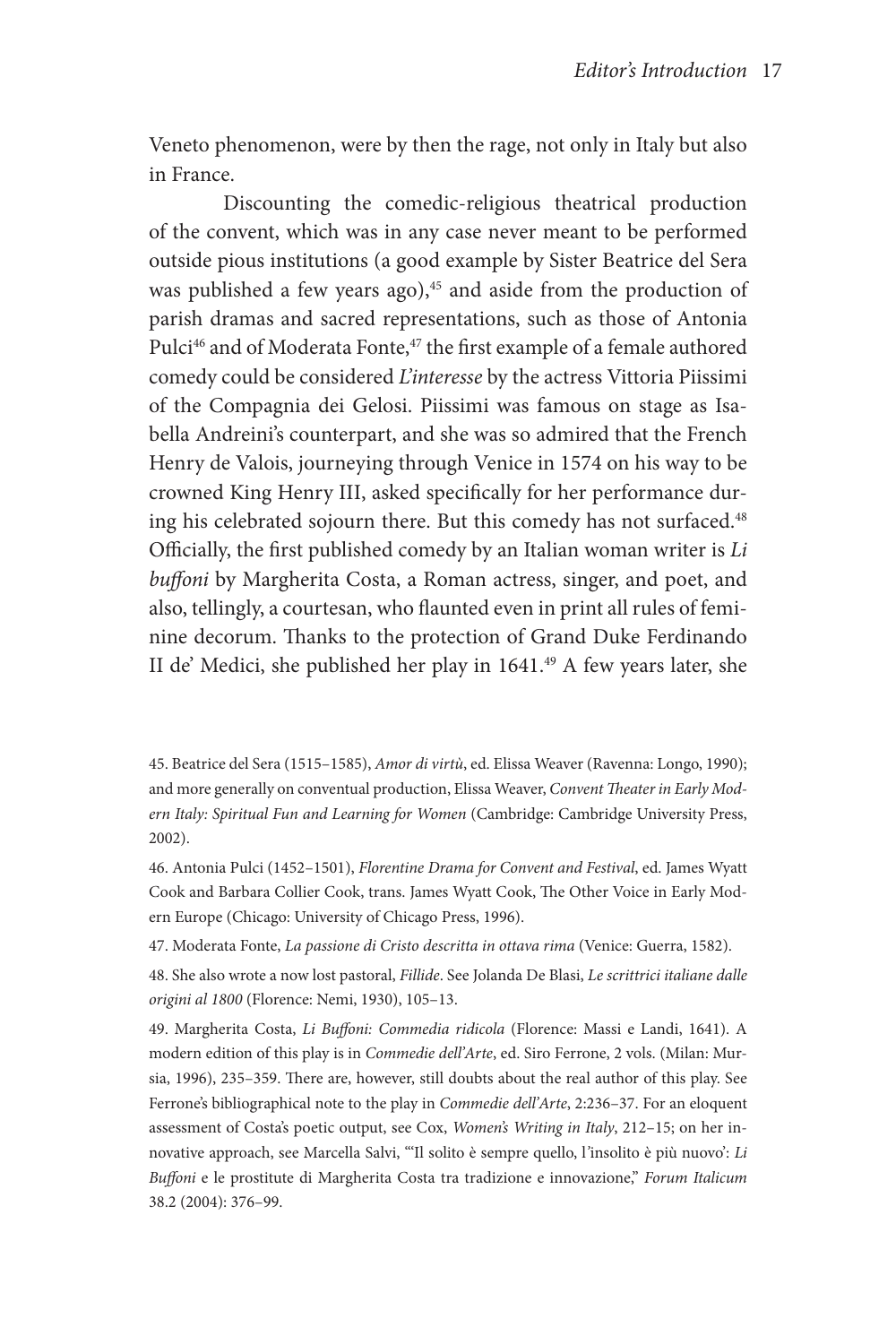published a mythological play, *Gli amori della luna*. <sup>50</sup> A Venetian comedy by Orsetta Pellegrini, *Il serraglio aperto ovvero le malattie politiche*  del Gran Sultano, was also published in 1687.<sup>51</sup>

If comedy was less welcoming as a genre to women writers than we might have expected, tragedy was even less accessible, for it required a grandiose cast, expensive outfits, and a plot of sensational carnage at a time when women were not even allowed to perform tragic roles.52 It does not surprise, then, that Valeria Miani is the first—and unless new documentation becomes available also the

#### 50. Margherita Costa, *Gli amori della luna* (Venice: Giuliani, 1654).

51. Orsetta Pellegrini, *Il serraglio aperto, ovvero le malattie politiche del gran Sultano* (Venice: Nicolini, 1687). Orsetta is mentioned in Nicola Mangini, "La tragedia e la commedia," in *Storia della cultura veneta: Dalla Controriforma alla fine della Repubblica. Il Seicento*, ed. Girolamo Arnaldi and Manlio Pastore Stocchi, 6 vols. (Vicenza: Neri Pozza, 1983), 4/1: 297–326, at 317. An author named Angelita Scaramuccia, who published the comedies *La stratonica* (1616), *Gli amori concordi* (1618), *La schiava di Cipro* (1624), and *La Rosalba* (1638), is actually not a woman but a man with a Spanish-style first name. He continues to be mistaken for a woman by a number of critics who rename her "Angelica." For a convincing rebuttal, see Antonella Calzavara, "'Istoria' e 'Comedia' nell*'* opera di un autore marchigiano del XVII secolo: Angelita Scaramuccia," *Giornale storico della letteratura italiana* 171 (1994): 534–52. Leopoldo Ferri included in his collection a set of later works by the countess Maria Isabella Dosi-Grati, who wrote seven comical works in Bolognese dialect under the pseudonym of Dorigista, such as *Le fortune non conosciute del dottore. Commedia* (Bologna: Sarti, 1688); *Il padre accorto della figlia prudente. Commedia* (Bologna: Sarti, 1690); and *La Fortunata* (Bologna: Longhi, 1706). See *Biblioteca femminile italiana raccolta, posseduta e descritta dal Conte Pietro Leopoldo Ferri, Padovano* (Padua: Crescini, 1842), 148–49.

52. There were exceptions, of course. Vincenza Armani, for example, acted the role of Tragedy herself in Mantua in 1567, to great applause, as her biographer Valerini lovingly recalled: "At the end of the play she would come out wearing a lugubrious black dress which represented Tragedy itself and sing some stanzas summarizing the poem's subject … and once her singing stopped, one would hear a loud roar, a manifest applause rising to the sky, and the people in the audience, astonished and motionless, would not know which way to turn." In Valerini, *Oratione … in morte*, in *La Commedia dell' Arte e la società barocca: La professione del teatro*, ed. Marotti and Romei, 36. We also know that a nun, the noblewoman Donna Giulia Camilla Castigliona, played a tragic role in Luigi Groto's *Adriana* in 1584. See Mangini, "La tragedia e la commedia," in *Storia della cultura veneta*, ed. Arnaldi and Pastore Stocchi, 323 n117. Traveling in Italy in 1728, Charles de Montesquieu noticed that male students dressed as women performed on the Roman stage, but that tragedies in Jesuit theaters used women rather than men to play female parts—not for the sake of verisimilitude, as we might infer, but as a response to moralistic concerns. See *Viaggio in Italia*, ed. Giovanni Macchia and Massimo Colesanti (Bari: Laterza, 1995), 166.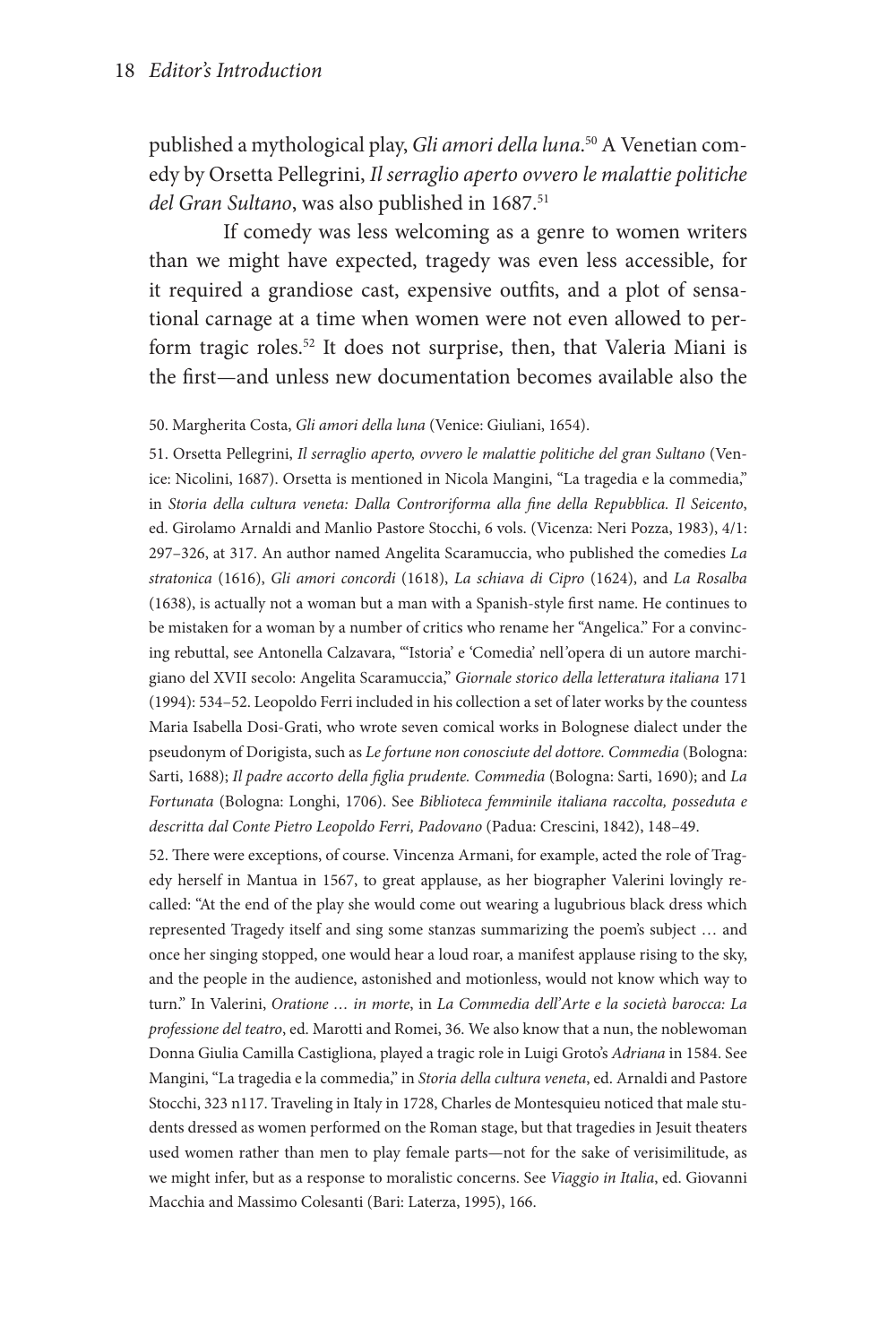only—Italian woman author of a tragedy until the eighteenth century when the Venetian Luisa Bergalli published *Teba*, *Tragedia* (1728).<sup>53</sup> Maria Fortuna, a writer from Pisa, then published *Zaffira* (1771) and *Saffo* (1776).54

Unlike comedy and tragedy whose female-authored history I have traced above, the pastoral play offered fertile ground for the talent of women writers, of actresses, and also of female singers, for once the realism central to court comedy ceased to preoccupy the stage and women became nymphs and men melancholic shepherds—sex could be taken out of the picture and female patrons could both sponsor pastoral performances and play in them.<sup>55</sup> The playwright Angelo Ingegneri even argued that the pastoral was in fact the only genre in which young women could appear on stage:

> With their rustic apparatus and scenery, and with costumes more elegant than pretentious, pastorals are most pleasing to the eye; and with their soft verse and delicate sentiments, most beautiful to the ears and the

53. Luisa Bergalli, *Teba, tragedia* (Venice: Cristoforo Zane, 1728). Curiously this piece is dedicated to "his excellence Marco Miani." The plot, which has a happy ending à la Giraldi Cinzio, tells the story of Teba, whose husband, Alessandro, the tyrant of Fere, condemns to death in order to marry another woman, Ismene. For a reading of this tragedy, which was staged in Venice and well received, but soon forgotten, see Pamela Stewart, "Eroine della dissimulazione: Il teatro di Luisa Bergalli," *Quaderni veneti* 19 (1994), 73–92, at 82–83. Bergalli also published musical dramas, such as *Agide, re di Sparta. Dramma per musica* (Venice: Rossetti, 1725), while the Milanese Francesca Manzoni Giusti wrote a religious tragedy, *L' Ester* (Verona: Tumermani, 1733). Interest in tragedies was lively then and some women writers translated French tragedies, such as Bergalli and Manzoni Giusti as well as Elisabetta Caminer Turra, who directed on Venetian stages the plays she translated.

54. Maria Fortuna, *Zaffira. Tragedia* (Siena: Rossi, 1771); Maria Fortuna, *Saffo. Tragedia*  (Livorno: Falorni, 1776). The information was compiled following the list of Ferri in *Biblioteca femminile italiana*, and it is by no means complete for the eighteenth century.

55. That was the case for Tasso's *Aminta*, for example, staged in 1580 at the Medici court, as related in a letter by Caterina Guidiccioni, mother of the poet and writer of (lost) pastorals, Laura Guidiccioni: "This carnival the princesses and the ladies of the court themselves will play young Tasso's ["Tassino"] pastoral and would like some madrigals to be set to music." In Warren Kirkendale, "L*'* opera in musica prima del Peri: le pastorali perdute di Laura Guidiccioni ed Emilio de' Cavalieri," in *Firenze e la Toscana dei Medici nell' Europa del Cinquecento*, ed. Giancarlo Garfagnini et al., 3 vols. (Florence: Olschki, 1982–83), 2:370.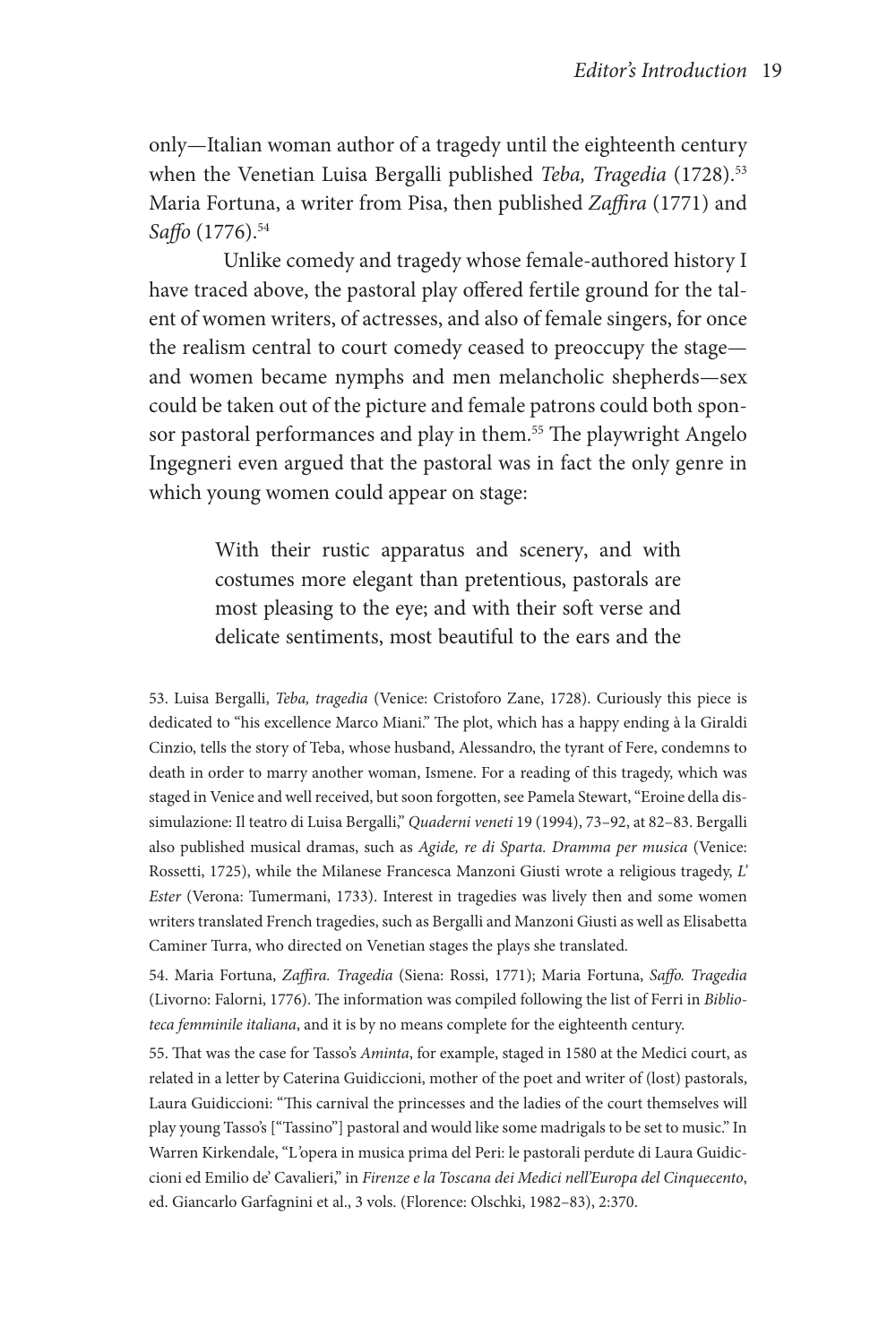intellect. In permitting onstage young maidens and honest women who are forbidden from comedy, they give a voice to the noblest of affections, not to be disdained by tragedy itself.<sup>56</sup>

Female dramatists gave a voice to the genre right away: Isabella Andreini, as mentioned above, published *La Mirtilla* in 1588;<sup>57</sup> and Maddalena Campiglia joined her the same year with *Flori, favola boschereccia*. <sup>58</sup> Miani herself, with the publication of *Amorosa speranza* in 1604, is the third woman writer in this genealogy *au féminin*  to publish a pastoral with musical intermezzi. A later writer is Isabella Coreglia, perhaps a singer native of Lucca, who produced *La Dori, favola pescatoria* (1634), and *Erindo il fido, favola pastorale* (1650).59 She may have belonged to the same circle as Eleonora Bernardi Bellati (1559–post 1627), also from Lucca, who may have written *Clorindo*, now lost.60 Recently the manuscript of a pastoral play by Barbara Torelli Benedetti, an author from Parma, who wrote *Parthenia* by 1587, has

56. Angelo Ingegneri, *Della poesia rappresentativa e del modo di rappresentare le favole sceniche*, ed. Maria Luisa Doglio (Modena: Panini, 1989), 7.

57. Isabella Andreni's play is now available in both Italian and English translation as *La Mirtilla*, ed. Maria Luisa Doglio (Lucca: Pacini Fazzi, 1995); and *La Mirtilla: A Pastoral*, ed. Julie D. Campbell (Tempe: Arizona Center for Medieval and Renaissance Studies, 2002). On Andreini, see also Anne MacNeil, "The Divine Madness of Isabella Andreini," *Journal of the Royal Musical Association* 120 (1995): 193–215; and Sampson, *Pastoral Drama in Early Modern Italy*, 98–128.

58. For a modern edition, see *Flori: A Pastoral Drama*, ed. Virginia Cox and Lisa Sampson, trans. Virginia Cox, The Other Voice in Early Modern Europe (Chicago: University of Chicago Press, 2004).

59. Isabella Coreglia, *La Dori. favola pescatoria* (Naples: Montanaro, 1634); and *Erindo il fido, favola pastorale* (Pistoia: Fortunati, 1650). See Virginia Cox, "Fiction," in *A History of Women's Writing in Italy*, ed. Letizia Panizza and Sharon Wood (Cambridge: Cambridge University Press, 2000), 52–64, at 55. See also *Bibliografia universale del teatro drammatico italiano con particolare riguardo alla storia della musica italiana*, ed. Giovanni Salvioli and Carlo Salvioli (Venice: Ferrari, 1903).

60. For a useful list of all performed and printed pastorals, see Marzia Pieri, "La breve stagione della drammaturgia," in *La scena boschereccia nel Rinascimento italiano* (Padua: Liviana, 1983), 151–80.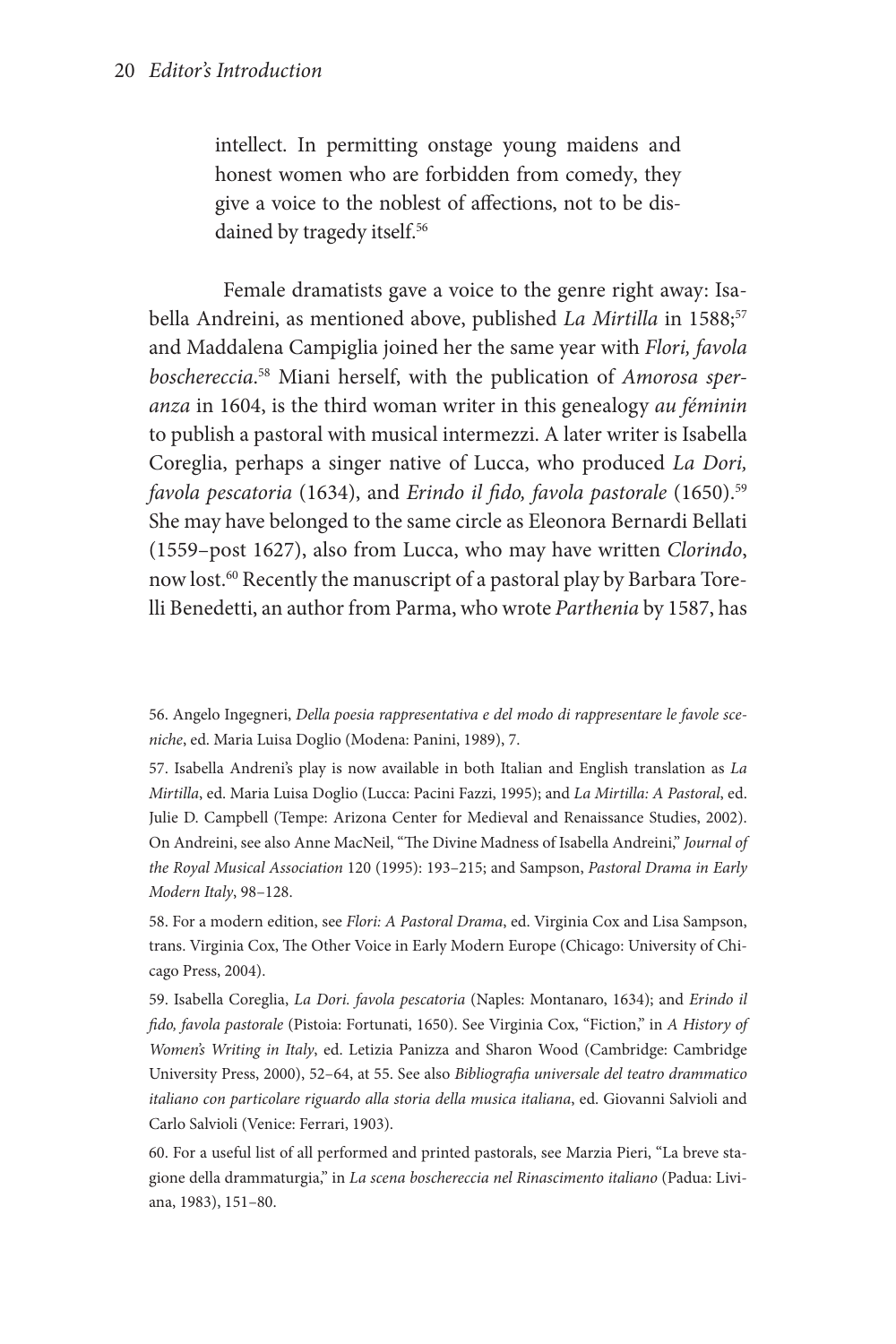surfaced, an edition and translation of which is forthcoming.<sup>61</sup> Still unclear is the author of an untitled pastoral play (referred to simply as "tragicommedia pastorale") composed possibly in the late 1580s by a noblewoman from Lucca ("Gentildonna lucchese"), now housed in the Biblioteca Marciana in Venice.<sup>62</sup>

#### *The Pastoral Play* Amorosa Speranza

*Amorosa speranza*, Miani's elegant verse play of 1604, tells the story of the nymph Venelia (perhaps a stand-in for the author Valeria) abandoned soon after her wedding by her husband, Damone, and pursued by two shepherds, Issandro and Alliseo, whom she refuses. Issandro eventually saves the nymph Tirenia from a sadistic satyr and falls in love with her, while Alliseo, who dejectedly tries to commit suicide, is convinced to marry a friend of Venenia, Fulgentia.<sup>63</sup> The Arcadian plot of *Amorosa speranza* is similar to Torquato Tasso's *Aminta*, first performed in Ferrara in 1573 but published only in 1580, and it is especially comparable to Isabella Andreini's *La Mirtilla*, a "feminist" version, so to speak, of the more famous *Aminta*. <sup>64</sup> As with Andreini's

61. The manuscript of *Partenia, favola boschereccia della Signora Barbara Torelli Benedetti*  is located in the Biblioteca Statale di Cremona, Deposito Libreria Civica, Ms. AA. 1.33. Giuseppe Zonta first mentioned it in "*La Partenia* di Barbara Torelli Benedetti," *RBLI* 14 (1906): 206–10. On Torelli (1546–post 1603), see Lisa Sampson, "'Dramatica secreta': Barbara Torelli's *Partenia* (c. 1587) and Women in Late-Sixteenth-Century Theatre," in *Theatre, Opera, and Performance in Italy from the Fifteenth Century to the Present*, ed. Brian Richardson et al. (Leeds: Society for Italian Studies, 2004), 99–115. Sampson thinks that Torelli may have had her *Partenia* recited in front of members of the Accademia degli Innominati in Parma.

62. Biblioteca Marciana MS, Class IX, CCXXXIX (6999). Internal reference to the marriage of Ferdinando I de' Medici and Christine de Lorraine, which took place in Florence in 1589, would justify such a date. Virginia Cox has called attention to this Venetian manuscript in "Fiction," 55.

63. Critical interest in *Amorosa speranza* is just beginning, with two recent good articles: Katie Rees, "Female-Authored Drama in Early Modern Padua: Valeria Miani Negri," *Italian Studies* 63:1 (2008), 41–61; and Françoise Decroisette, "Satyres au féminin dans la pastorale italienne de la fin du XVIe siècle," in *La campagna in città: Letteratura e ideologia nel Rinascimento. Scritti in onore di Michel Plaisance*, ed. Giuditta Isotti Rosowsky et al. (Florence: Cesari Editore, 2002), 149–82.

64. Torquato Tasso, *Aminta*, ed. Luigi Fasso, 3rd ed. (Florence: Sansoni, 1954).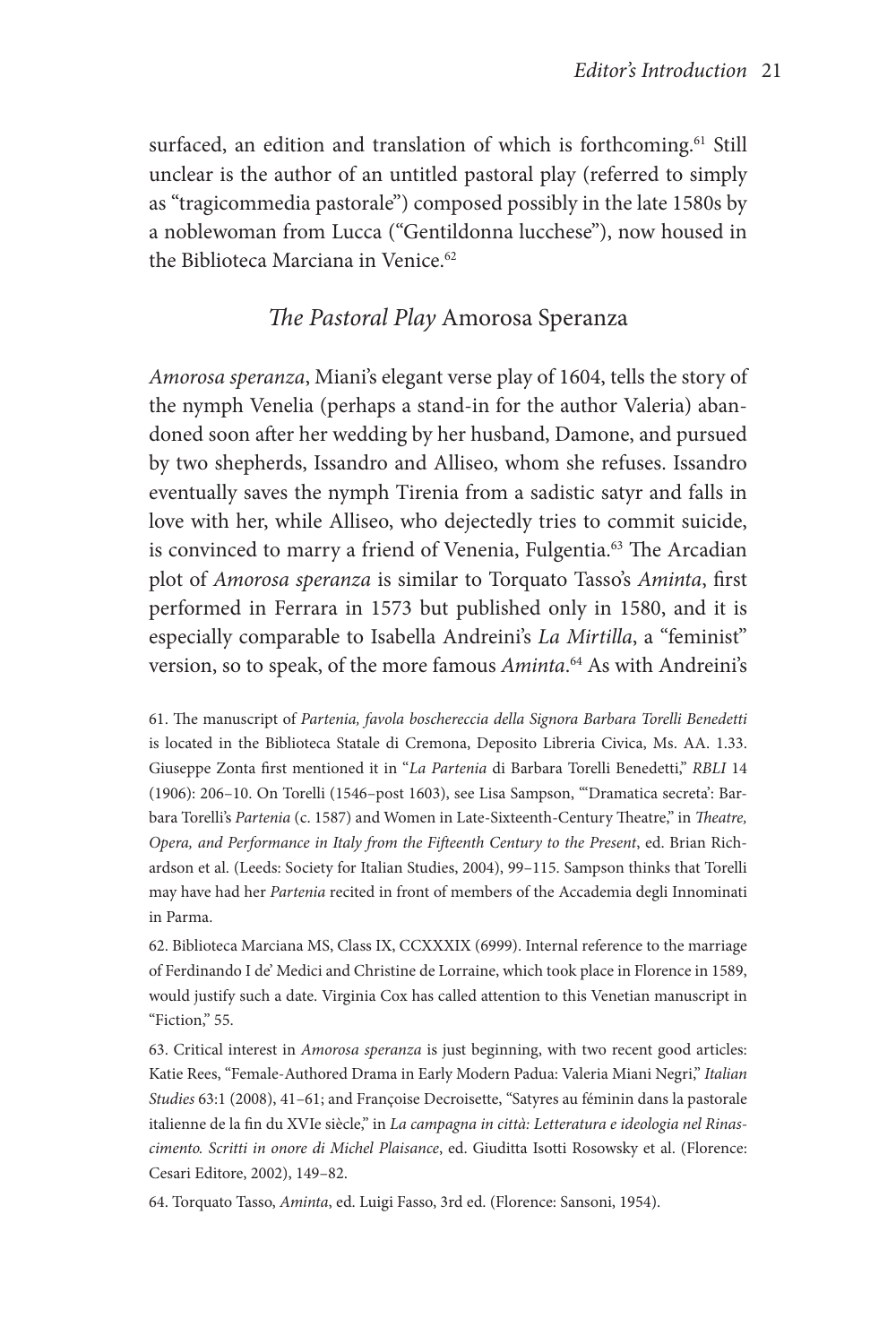#### *Lettera Dedicatoria*

## ALLA SERENISSIMA PRINCIPESSA, SIGNORA E PATRONA COL[ENDISSIMA], MADAMA ELEONORA GONZAGA, DUCHESSA DI MANTOVA E DI MONFERRRATO

Fu parere di tutti i più savi dell'antichità, approvato dall'uso, che dove fosse altezza di stirpe reale ed eminenza d' eroico spendore, ivi di necessità si ritrovasse ancora ingenerata l'indole d' un' anima valorosa. V[ostra] A[ltezza], favorita da Dio, ornata dalla natura e arricchita dalla fortuna di più sovrani doni e di maggior prerogative che altra principessa de' nostri tempi o de' secoli trascorsi, viene giustamente ammirata dal mondo e riverita come sacro tabernacolo delle virtù e venerando tempio delle grazie di Venere celeste e del divino amore. In questa comune opinione rapita anch' io a viva forza dal soave influsso di rare e innumerabili virtù, non so se illuminato il cielo dell' anima vostra, o pure illuminate da quella come da prima intelligenza, umile e oscura mi rappresento al cospetto di V[ostra] Altezza per mostrarle parte di quella riverenza e debita soggezione ch' ognun le dee ed in particolare il nostro sesso, illustrato a meraviglia dal chiarissimo sole della serenissima sua luce. Ho creduto non esser disdicevole in questo mio primo incontro con l'offerirle me stessa consecrarle insieme questa mia qual si sia poetica fatica, parto di sterile ingegno, a madre fecondissima non meno di virtù che di stirpe reale e gloriosa. Né doverà dal mondo esser stimato presonzione o temeraria impresa la mia perch' abbi osato d' inviarle questo basso dono risplendendo con esso magnanimi e valorosi eroi, non forse indegni d'esser ricevuti dall' animo eroico ed eccelso di lei; nell' ombre de i lagrimosi ed infelici avvenimenti de' quali spero a costume di pittore far maggiormente spiccare il rilevo delle felicità e grandezze di V[ostra] A[ltezza] e così co 'l paragone delle tenebre far conoscere il pregio della luce.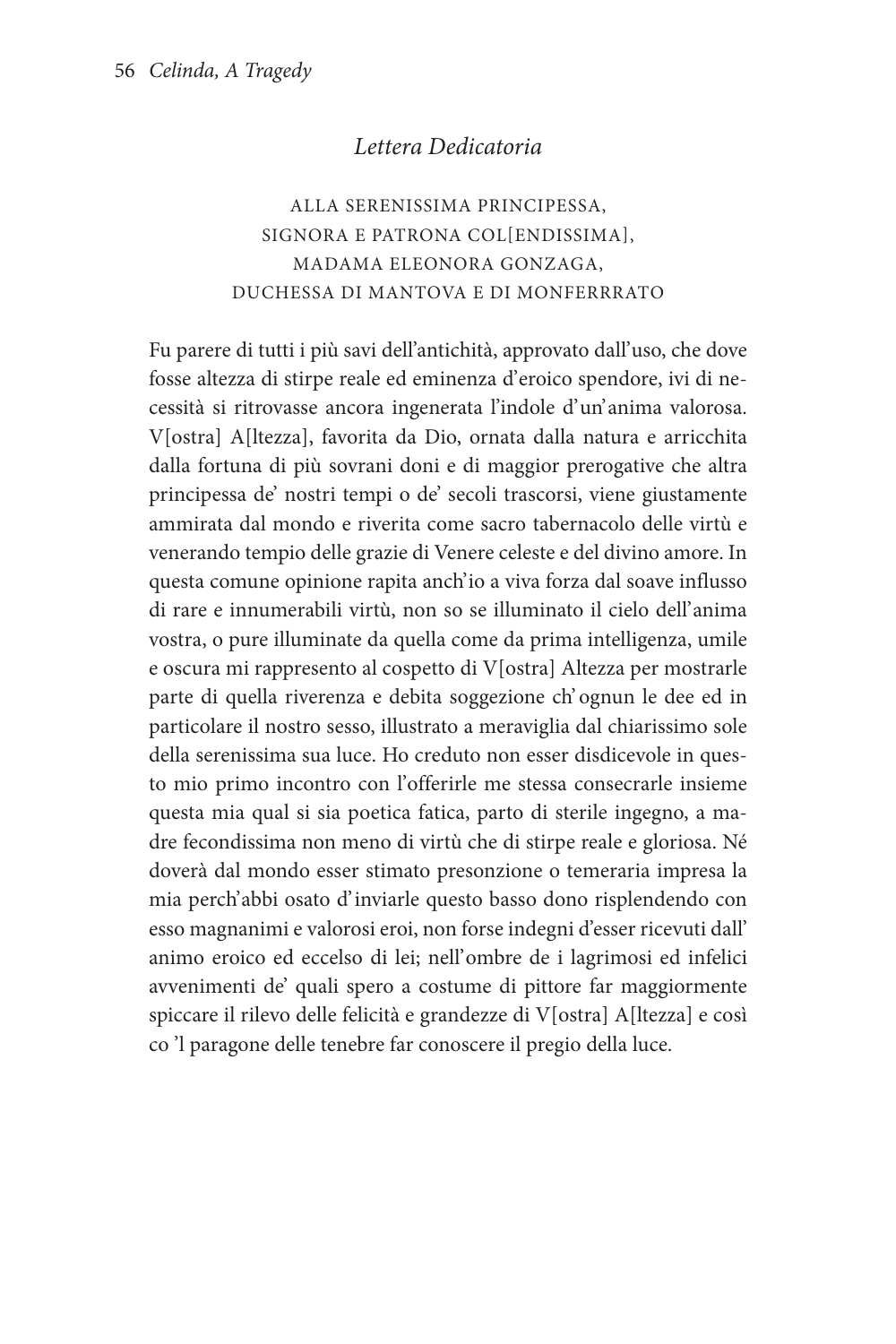#### *Dedicatory Letter*

#### TO THE MOST SERENE PRINCESS, LADY, AND MOST HONORABLE PATRONESS MADAME ELEONORA MEDICI GONZAGA, DUCHESS OF MANTUA AND OF MONFERRATO

It was the opinion of all the wisest men of antiquity, an opinion approved by custom, that wherever one found the loftiness of royal lineage and the eminence of heroic splendor, there by necessity was also found the inborn disposition of a valorous spirit. Your Highness, favored by God, adorned by Nature, and enriched by Fortune with more exalted endowments and greater prerogatives than any other princess of our time or of the past centuries, is justly admired by the world and revered as a holy tabernacle of virtues and a venerable temple of the graces of the celestial Venus and the divine Love.

In this same opinion I too have been swept up with overwhelming force by the sweet influence of your rare and innumerable virtues; I don't know whether Heaven is illuminated by your soul, or those virtues are illuminated by your soul, as if by a prime intelligence. Humble and obscure, I present myself in the presence of Your Highness, in order to show you part of that reverence and dutiful subjection which everyone owes you, and particularly our sex which is marvelously glorified by the very bright sun of your most serene light. I believed it not unseemly, in this my first encounter, to offer you myself and at the same time to consecrate to you this poetic effort of mine, such as it is, the offspring of a sterile intellect, to a mother most prolific no less of virtues than of a royal and glorious lineage. Nor must the world deem my endeavor presumptuous or reckless, because I have dared to send you this lowly gift, since shining with it are magnanimous and valorous heroes, perhaps not unworthy to be received by your heroic and outstanding intellect. By means of the shadows of tearful and unhappy events I hope, as is the custom with painters, to make stand out more clearly in contrast the joys and grandeurs of Your Highness, and so with the comparison of the shadows to make better known the worth of the light.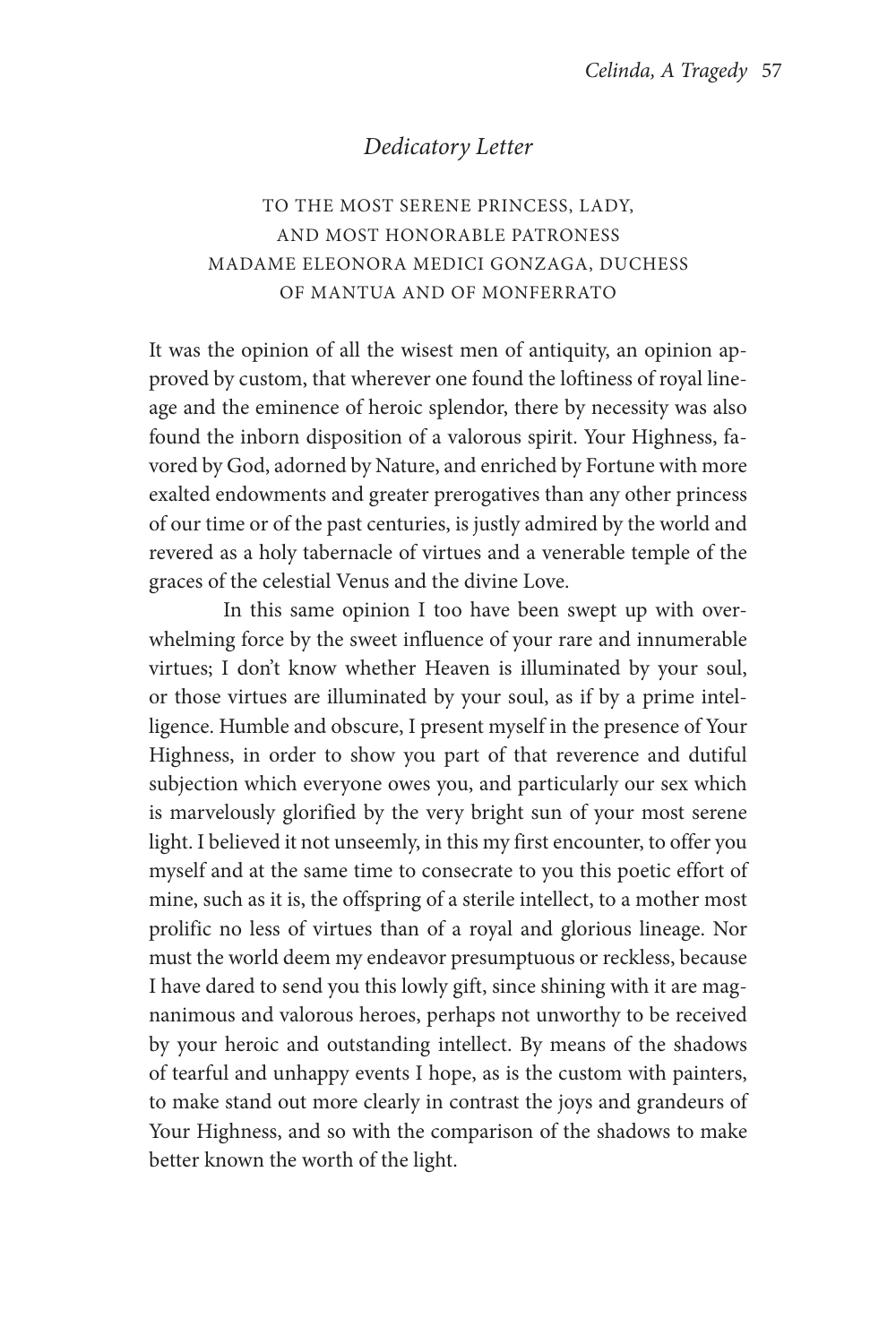Della qual molto vaga la mia CELINDA, nell' uscire dall' oscuro silenzio dove finora è stata involta, ingegnosa farfalla, volando s' indirizza a lei, oggetto più d' ogn' altro luminoso, e quivi con sorte felice accendendosi al chiaro lume della sua grazia, arderà, s' incenderà e nel celeste rogo di quel divin splendore non morte o sepoltura, ma spera chiara e gloriosa vita riportarne. Resta che l' Altezza Vostra non sdegni questo tragico parto, avendo più riguardo all'animo di me, umilissima donatrice, che alla bassezza dello stesso dono, in cui non riconosco altro merito che quella sincerità e quell' affetto co 'l quale glielo consacro, supplicando l' Altezza Vostra che resti servita di ricevermi nel grado delle sue più infime servitrici, recandomi a specie di somma felicità l'esser annoverata in quelle per poter ad ogn'ora con l'occhio della mente rimirare e riverire co 'l core la bella idea di V[ostra] A[ltezza], mia sovrana Signora, mio solo oggetto, mia benigna stella e mio benefico sole. E augurandole dal cielo il colmo d'ogni felicità, umilmente me le inchino.

Di Padova il \_\_\_ dì Luglio 1611 Di V[ostra] A[ltissima] S[erenissima] devotiss[ima] e umiliss[ima] servitrice Valeria Miani Negri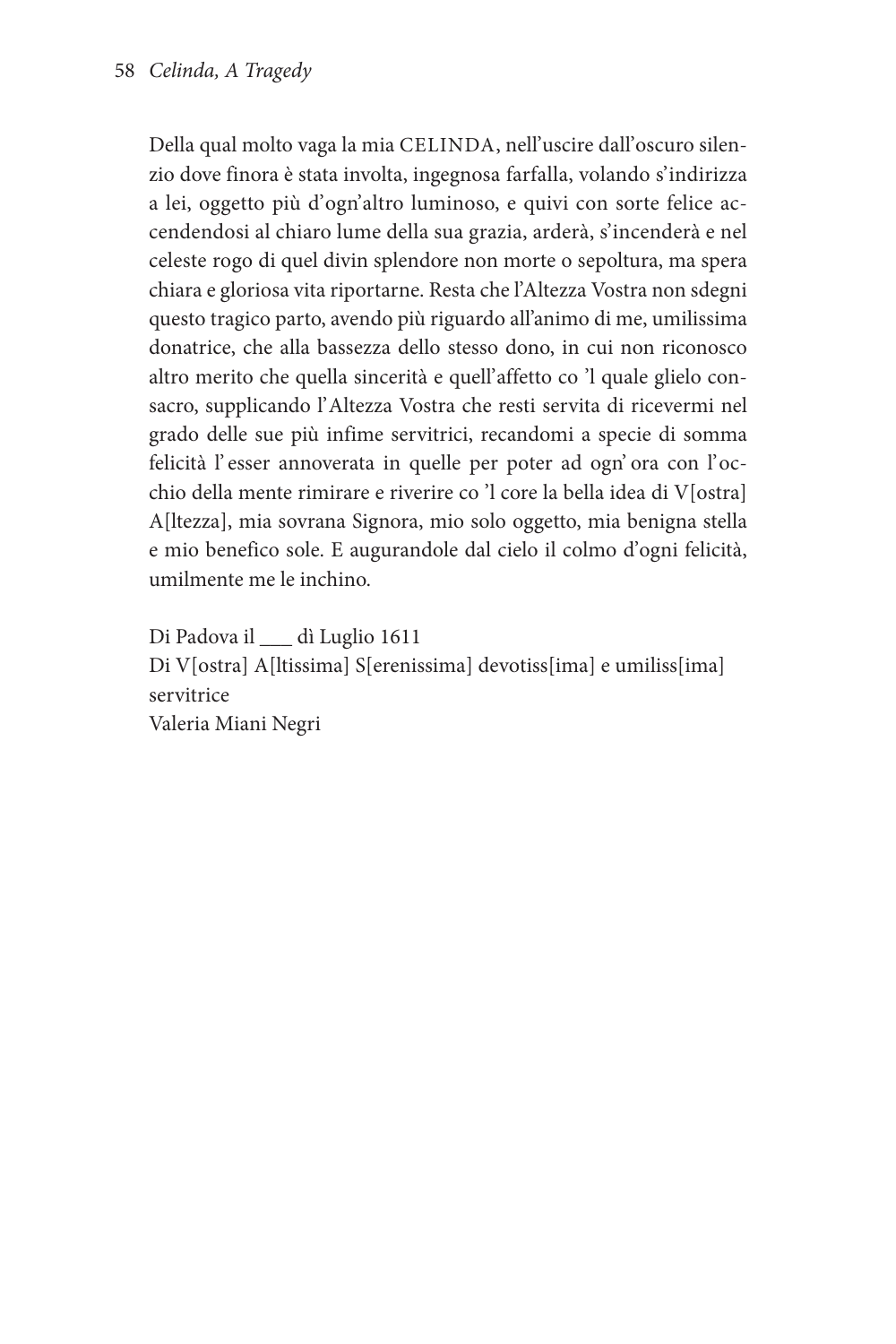Of this light my Celinda is very desirous as she emerges from the shadowy silence where up till now she has been enveloped; like an ingenious moth she directs her flight to you as to the object more luminous than any other. There she meets a happy fate: set aflame in the bright light of your grace, she will burn; she will catch fire; and in the celestial pyre of that divine splendor, not death or burial, but a bright and glorious life she hopes to carry away.

It remains for Your Highness not to disdain this tragic offspring of mine, having greater regard for the spirit of the humble giver than for the lowliness of the gift itself. I recognize no other merit in my gift than that sincerity and affection with which I consecrate it to you, supplicating Your Highness that you consent to receive me into the ranks of your lowliest servants. It would bring me to a sort of supreme happiness to be numbered among them, so that I may at any time with my mind's eye gaze at, and revere with my heart, the beautiful Ideal of Your Highness, my sovereign Lady, my only objective, my benign star, and my beneficent sun. And wishing for you from Heaven the height of every joy, humbly I bow to you.

From Padua, the \_\_\_ day of July, 1611. Your Highness's most devoted and most humble servant, Valeria Miani Negri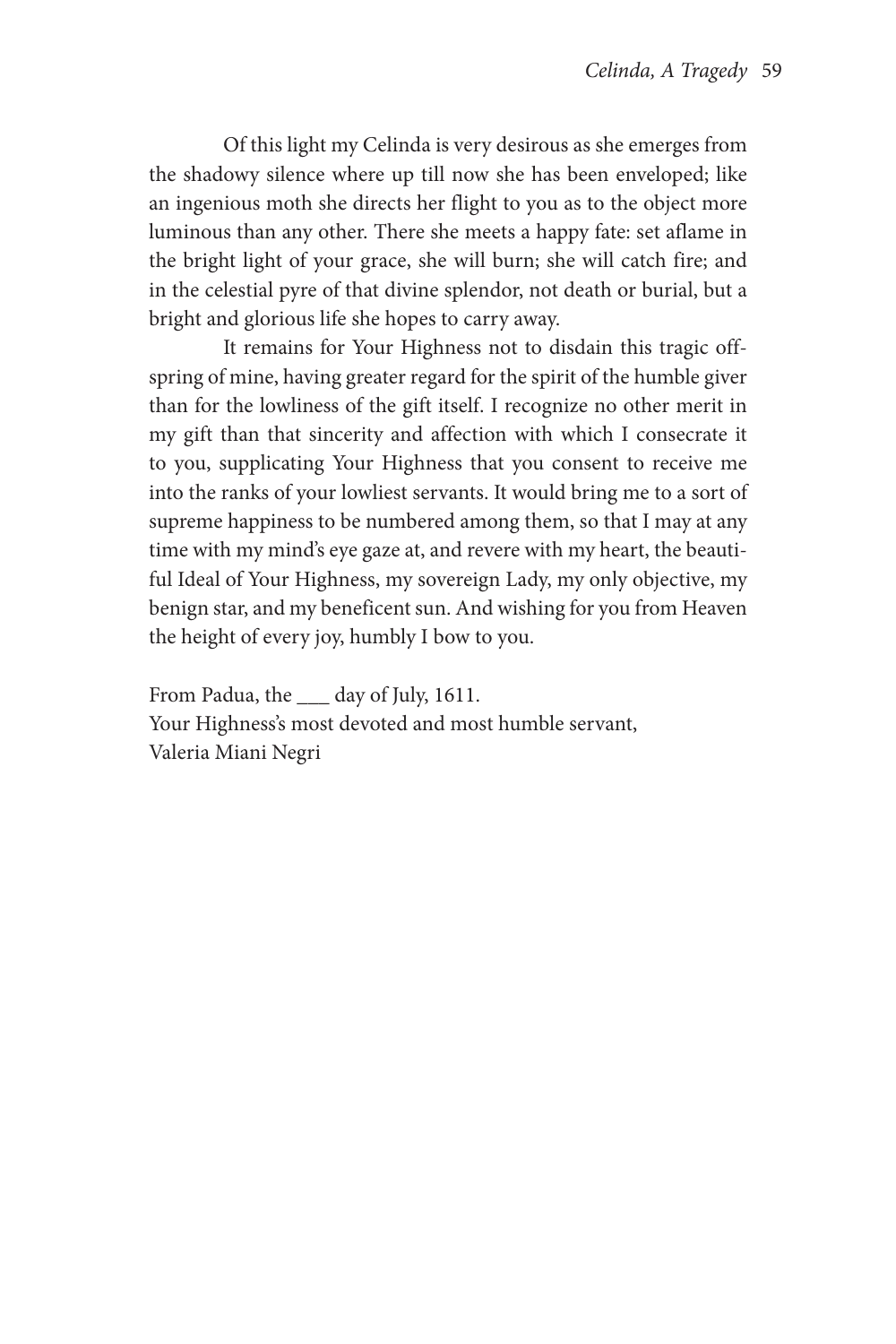#### *Poesie Celebrative*

#### *ALLA MOLTO ILLUSTRE SIGNORA VALERIA MIANI PER LA SUA CELINDA*

#### *TETRASTICI DEL SIGNOR CONTE GRATIADIO CONSERVI*

Con quai fregi o quai pompe oggi risuona Tra funesta d'amor fiera procella La sonora tua cetra, o vaga e bella Cittadina di Pindo e d'Elicona?

Del sacrato Elicona, che fastoso Gl' animati cristalli e i vivi argenti Mesce ne' dolci tuoi canori accenti, E sol oggi per te sorge pomposo.

Sorge pomposo ed a ragion t'onora, Che dal lugubre tuo bel canto impara Viver vita Celinda assai più chiara De la luce del ciel, che 'l mondo indora.

Di quella luce onde, portando il giorno L'eterno auriga co' destrier volanti, Te sola addita e de' suoi propri vanti Fregia il tuo nome di virtute adorno.

Quindi egli avien che la verace diva, Celeste musa, nel cantar ti lodi, Perché oprar sai con pelegrini modi Che la fama de' regi eterna viva.

A la bellezza sei madre d' Amore E nel girar del guardo onesto e santo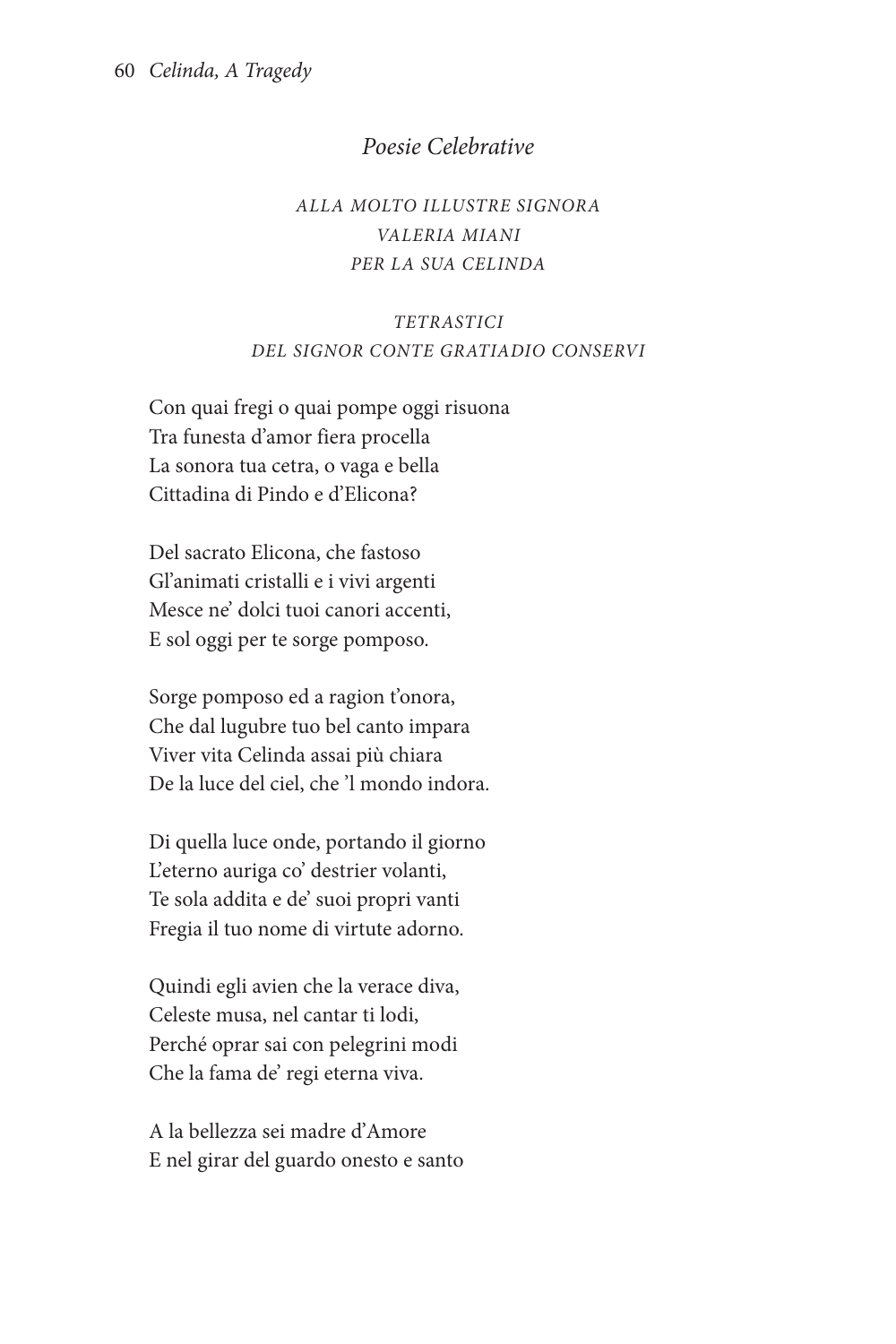#### *Celebratory Poems*

#### *TO THE VERY ILLUSTRIOUS LADY VALERIA MIANI FOR HER CELINDA*

#### *TETRASTICHES BY COUNT GRATIADIO CONSERVI*<sup>1</sup>

With what decorations or what splendors today resounds amid love's baleful fierce storm your sonorous lyre, O you charming and beautiful citizen of Pindus and of Helicon?2

Of sacred Helicon which sumptuously mixes, in your sweet melodious accents, animated crystals and vivid argents, and today through you alone does it rise up in splendor.

It rises up in splendor, and rightfully honors you, for from your beautiful lugubrious song Celinda learns to live a life far brighter than the light of Heaven which gilds the world;

than that light with which, in bringing the day, the eternal charioteer with his flying destriers points out you alone, and with his own merits he decorates your name which is adorned with virtue.<sup>3</sup>

Then it happens that the truthful divine celestial Muse in her singing praises you, because you know how to work in elegant ways so that the fame of kings eternally may live.

Judging from your beauty you are the mother of Love, and when you turn roundabout your honest and holy gaze,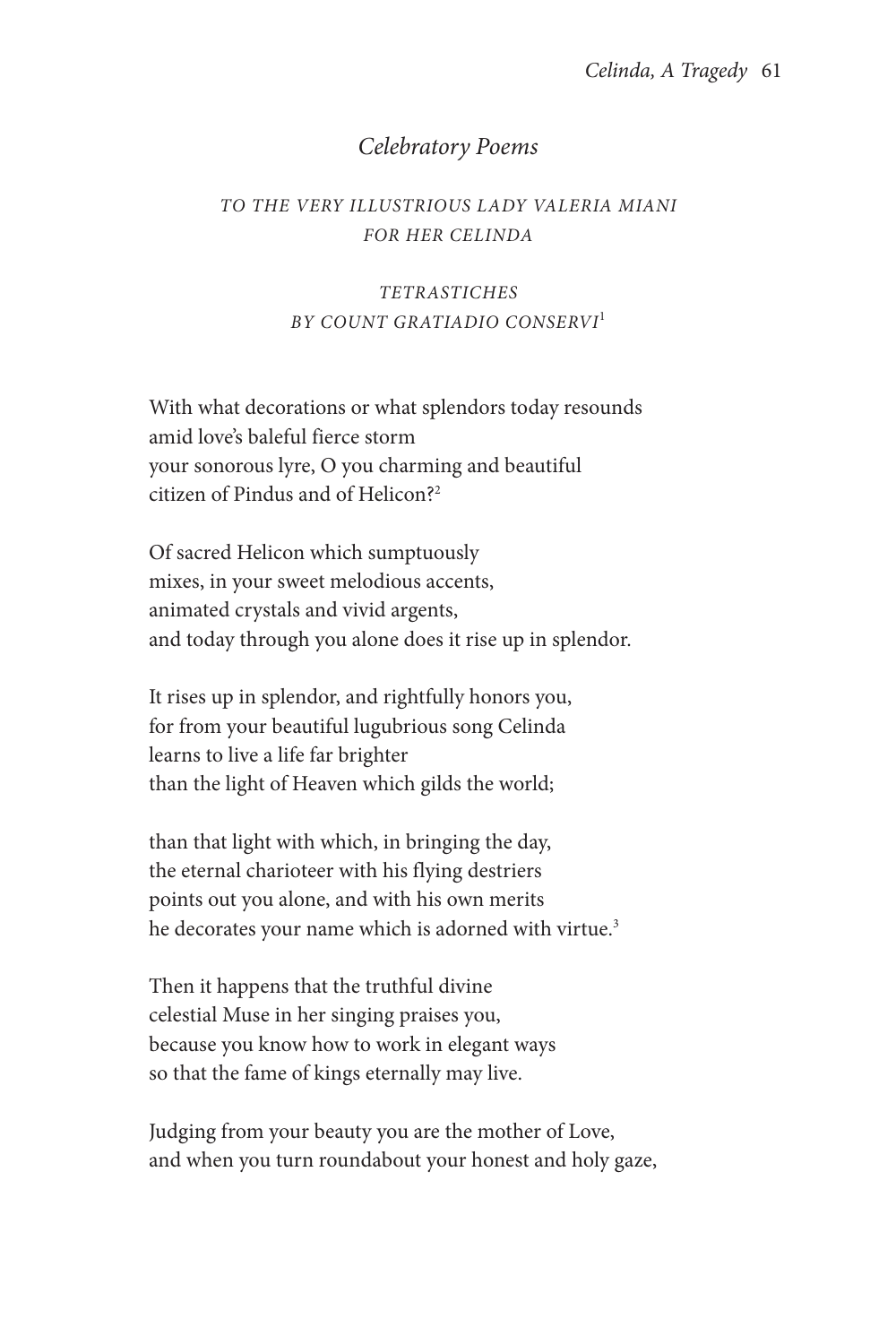#### 62 *Celinda, A Tragedy*

Stupido ognun t'ammira e dice intanto: "Venere al volto sei, Pallade al core."

A te dunque, VALERIA, ognun s'inchina C'hai ne la mente e nel leggiadro volto Ogni sapere, ogni bel pregio accolto Onde sei, fra mortali, opra divina.

#### *ALLA MOLTO ILLUSTRE SIGNORA VALERIA MIANI PER LA SUA CELINDA, TRAGEDIA*

#### *[DE] IL CAVALIER VANNI*

Mentre tragiche nozze e mesti amori Co 'l canto di Melpomene tu canti E vestendo di duol volto e sembianti Con grido eterno oggi il coturno onori,

Per le selve d'Eliso e per gl'orrori Le Fedre e le Medee, nud'ombre erranti, Vaghe di rimirar gl'antichi pianti, Braman su i colli Euganei infausti ardori,

Però che quivi a te sol dato in sorte Fu con le note tue d'affetto piene Far dolenti i teatri a l'altrui morte,

E de la gloria per le vie serene Lieta portar fra l'auree trecce attorte Il primo allor de le funeste scene.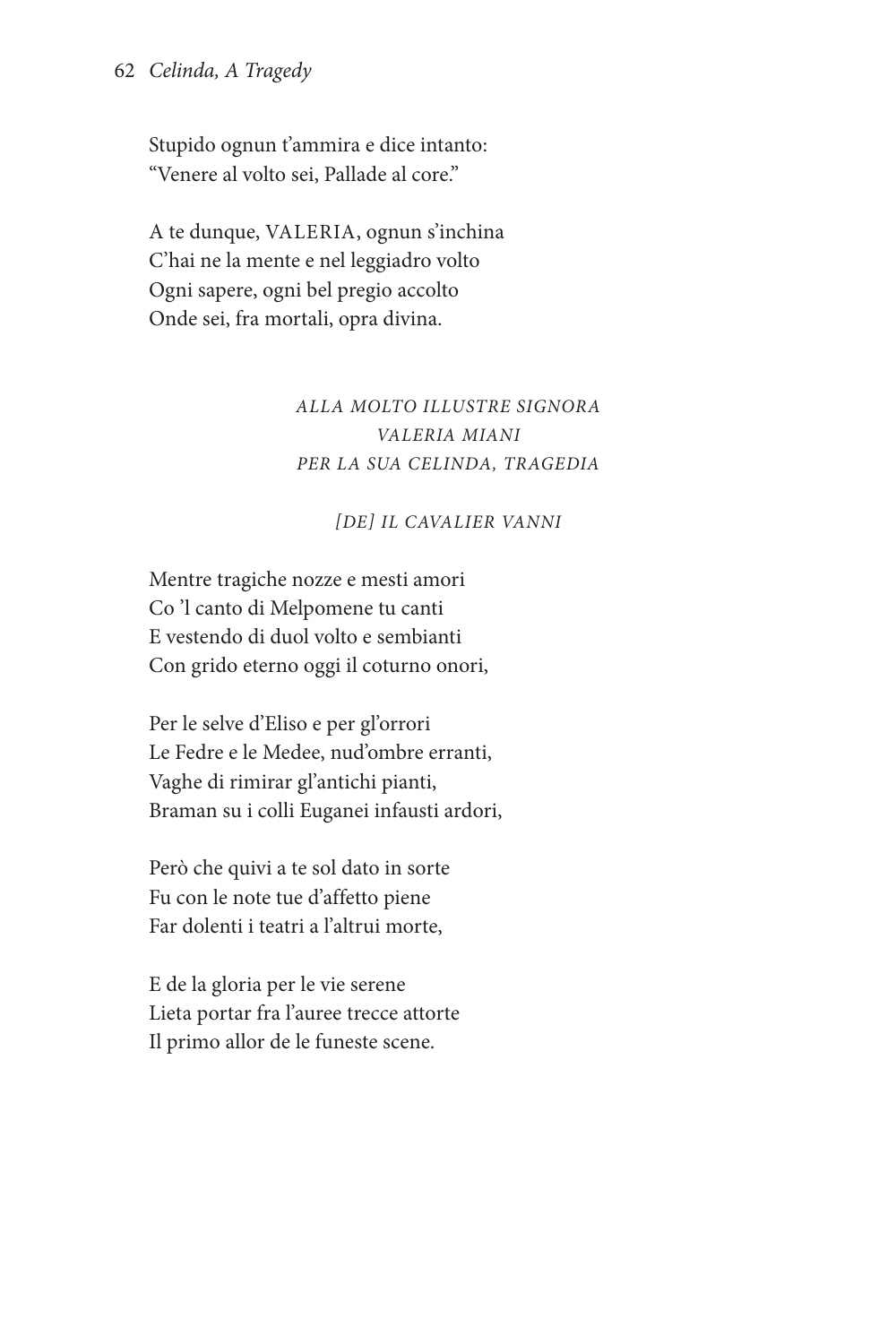everyone, stunned, admires you, and says meanwhile: "You are Venus in your visage, but Pallas at heart."4

To you therefore, VALERIA, everyone bows, for you have in your mind and in your lovely visage all knowledge and every fine merit gathered; hence you are among mortals a work divine.

## *TO THE VERY ILLUSTRIOUS LADY VALERIA MIANI FOR HER TRAGEDY, CELINDA*

#### *FROM CAVALIER VANNI*<sup>5</sup>

While tragic nuptials and sad loves with Melpomene's song you sing, and dressing with grief your visage and expression, with eternal fame today the buskin you honor,<sup>6</sup>

through the woods of Elysium and through horrors the Phaedras and the Medeas, errant naked shades desirous of staring at the ancient plaints, crave on the Euganean Hills doomed passions.7

But here to you alone as your fate was it given, by means of your verses with emotion filled, to make theaters grieve at others' deaths,

and through glory's serene paths to wear joyfully among your golden twining tresses the first laurel of the mournful scenes.<sup>8</sup>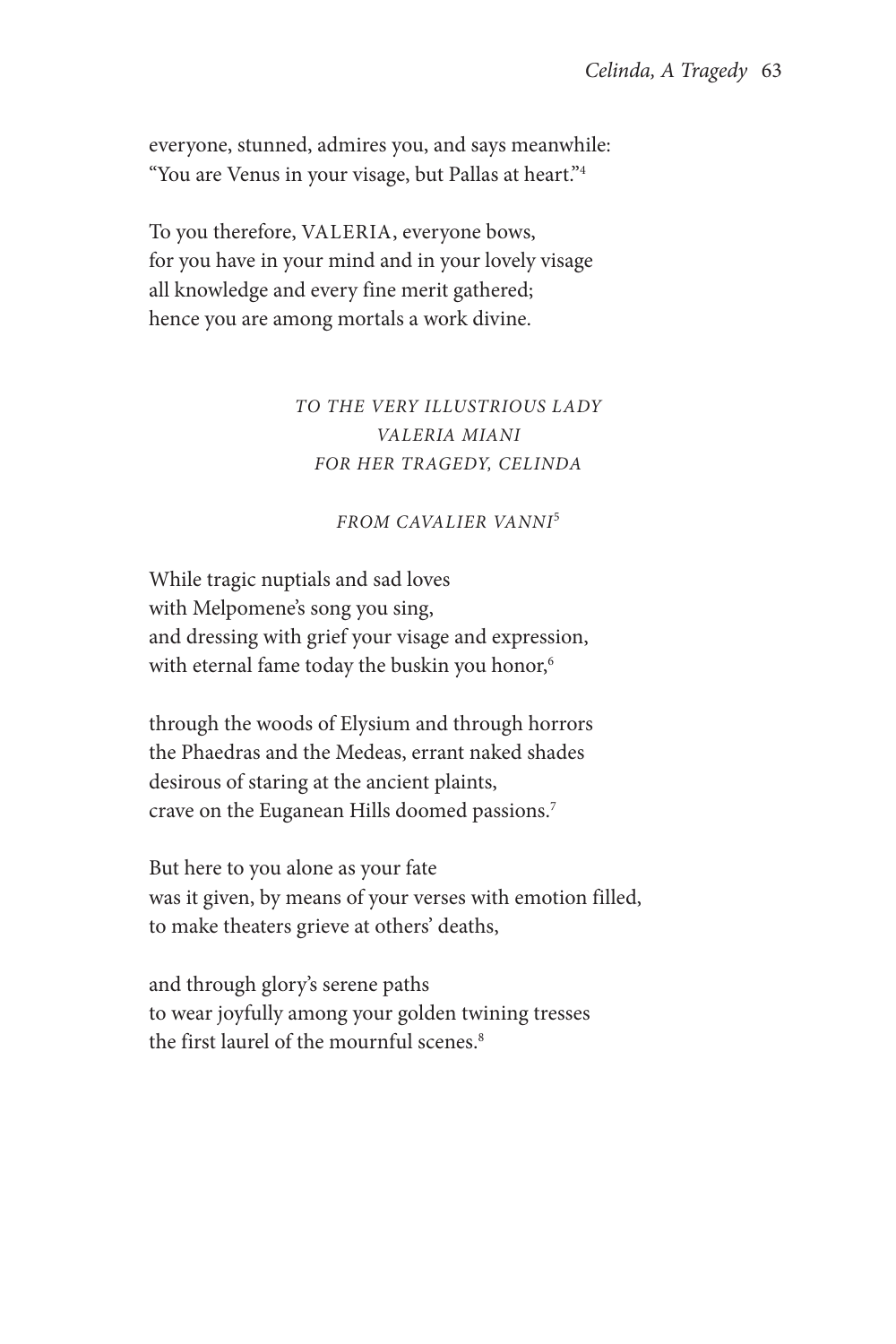## *PER LA TRAGEDIA DELL'ILLUSTRISSIMA SIGNORA VALERIA MIANI [DEL CAVALIER VANNI?]*

Questa, d'alti coturni Sovrana dicitrice, Quì ne mostra con stil raro e felice Di Celinda il mortal ultimo giorno, Ma co 'l bel guardo d'onestate adorno (Ove il cor di mirar non è mai sazio) In dispietata sorte Crudel ne mena a morte. Così di doppio strazio Questa bella omicida Con la penna e con gli occhi a morte sfida.

#### *PER LA MEDESIMA DEL SIG. ARRIGO FALCONIO*

Oh, come chiara splendi Nel tuo sovrano stile, Alma saggia e gentile! Oh, come dolci rendi Questi tragici accenti Di cui non udìo Tebe i più dolenti! Tu splendi sì ma chiara anco ne i rai De gl'occhi tuoi, che 'l sol vincon d'assai.

#### *PER LA TRAGEDIA DELL'ILLUSTRE SIGNORA VALERIA MIANI DEL SIG. ERCOLE MANZONI ESTENSE*

Altri pur le vittorie e i duci egregi, E le guerre e gl'incendi e' canti e scriva, Come chi di Laerte e de la diva La prole ornò di mille fregi eterni.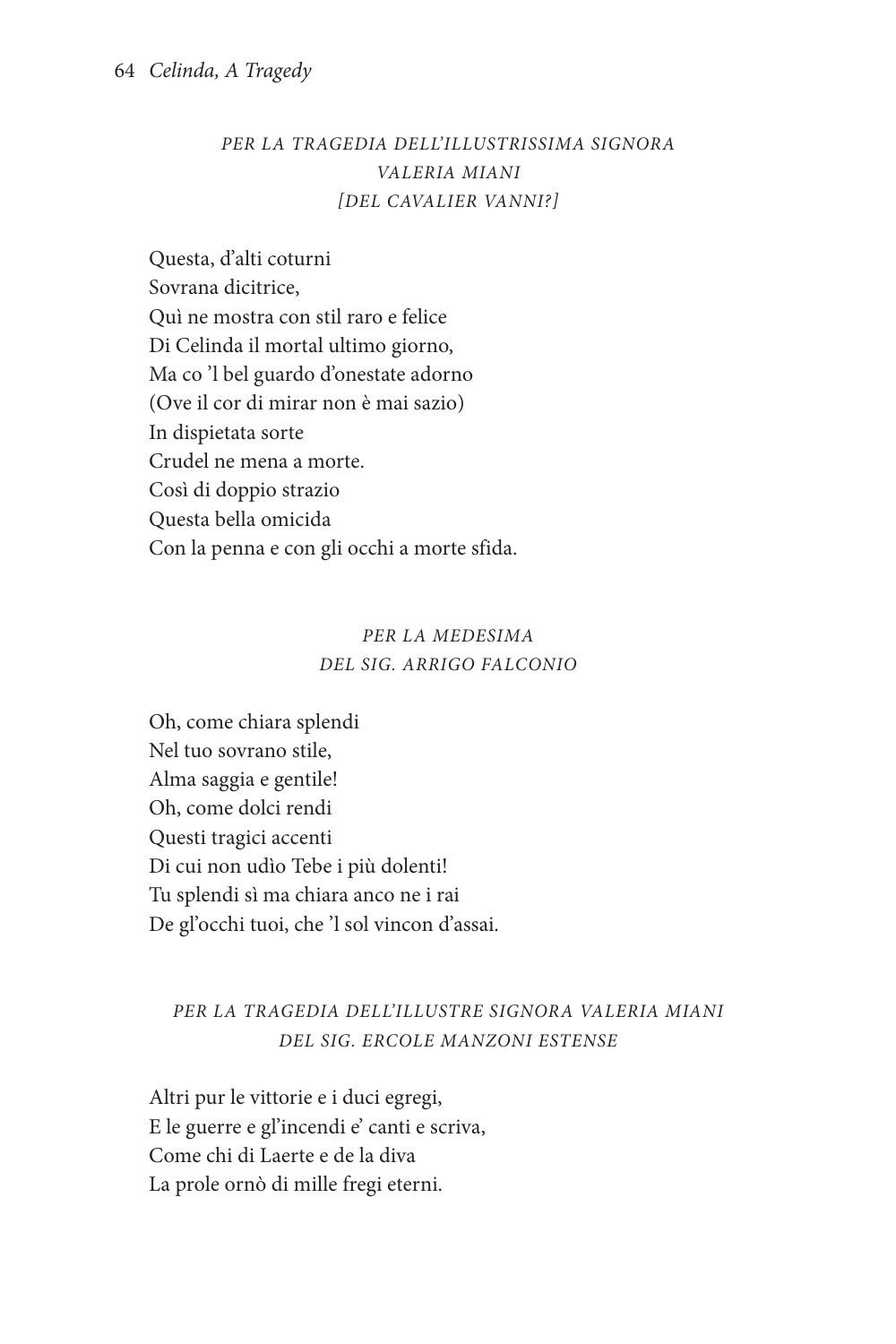#### *FOR THE TRAGEDY BY THE ILLUSTRIOUS LADY VALERIA MIANI [BY CAVALIER VANNI?]*

Of lofty buskins this supreme narrator here shows us, with a style rare and felicitous, Celinda's fatal last day; but with her beautiful gaze with chastity adorned (where the heart is never sated with looking), to a pitiless fate cruelly she leads us to death. Thus with double torment this beautiful murderess with her pen and with her eyes challenges us to death.

#### *FOR THE SAME BY SIGNOR ARRIGO FALCONIO*<sup>9</sup>

Oh, how brightly you shine in your supreme style, O soul wise and noble! Oh, how sweet you render these tragic accents— Thebes heard none more sorrowful. You shine, yes; but brightly also in the rays of your eyes, which overcome the sun by far.10

#### *FOR THE TRAGEDY OF THE ILLUSTRIOUS LADY VALERIA MIANI BY SIGNOR ERCOLE MANZONI, ESTENSE*<sup>11</sup>

By all means, of victories and outstanding generals, wars and fires, let others sing and write, like those who adorned with a thousand eternal ornaments the offspring of Laertes and of the goddess;<sup>12</sup>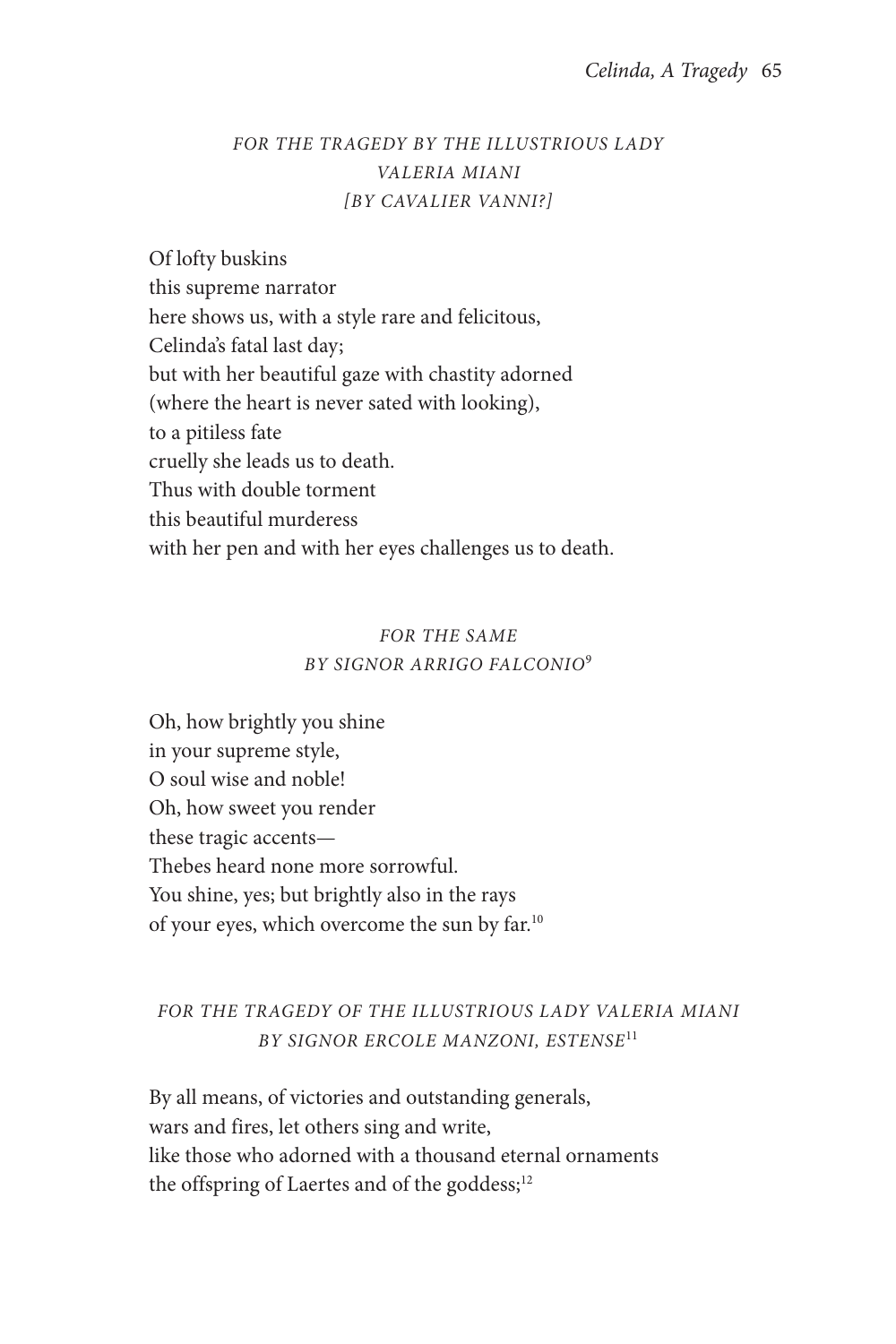## *Persone che parlano*

| Prologo     | Ombra d'Eusina, figliastra del re di Persia, amante<br>già del principe Autilio |
|-------------|---------------------------------------------------------------------------------|
| Lucinia     | Cioè Autilio, principe di Persia, amante della princi-<br>pessa Celinda         |
| Cubo        | Re di Lidia                                                                     |
| Consigliero |                                                                                 |
| Celinda     | Principessa di Lidia                                                            |
| Nutrice     |                                                                                 |
| Armilla     | Matrona di corte                                                                |
| Attamante   | Cavaliero spartano della corte di Lidia, amante della                           |
|             | principessa Celinda                                                             |
| Araldo      | Fanciullo                                                                       |
| Alcandro    | Capitano de' soldati di Lidia                                                   |
| Corimbo     | Cameriero                                                                       |
| Arminio     | Principe di Selandia, condotto prigione                                         |
| Itaco       | Duce dell'esercito de' Medi, condotto prigione                                  |
| Messo       | del campo di Lidiani                                                            |
| Messo       | che porta la testa, il cor e le mani del re Cubo                                |
| Fulco       | Re di Persia                                                                    |
|             |                                                                                 |
| Coro        | de' soldati di Lidia                                                            |
| Coro        | de' soldati di Persia                                                           |
| Coro        | stabile di donne di Lidia                                                       |

*La scena è in Efeso, città di Lidia.*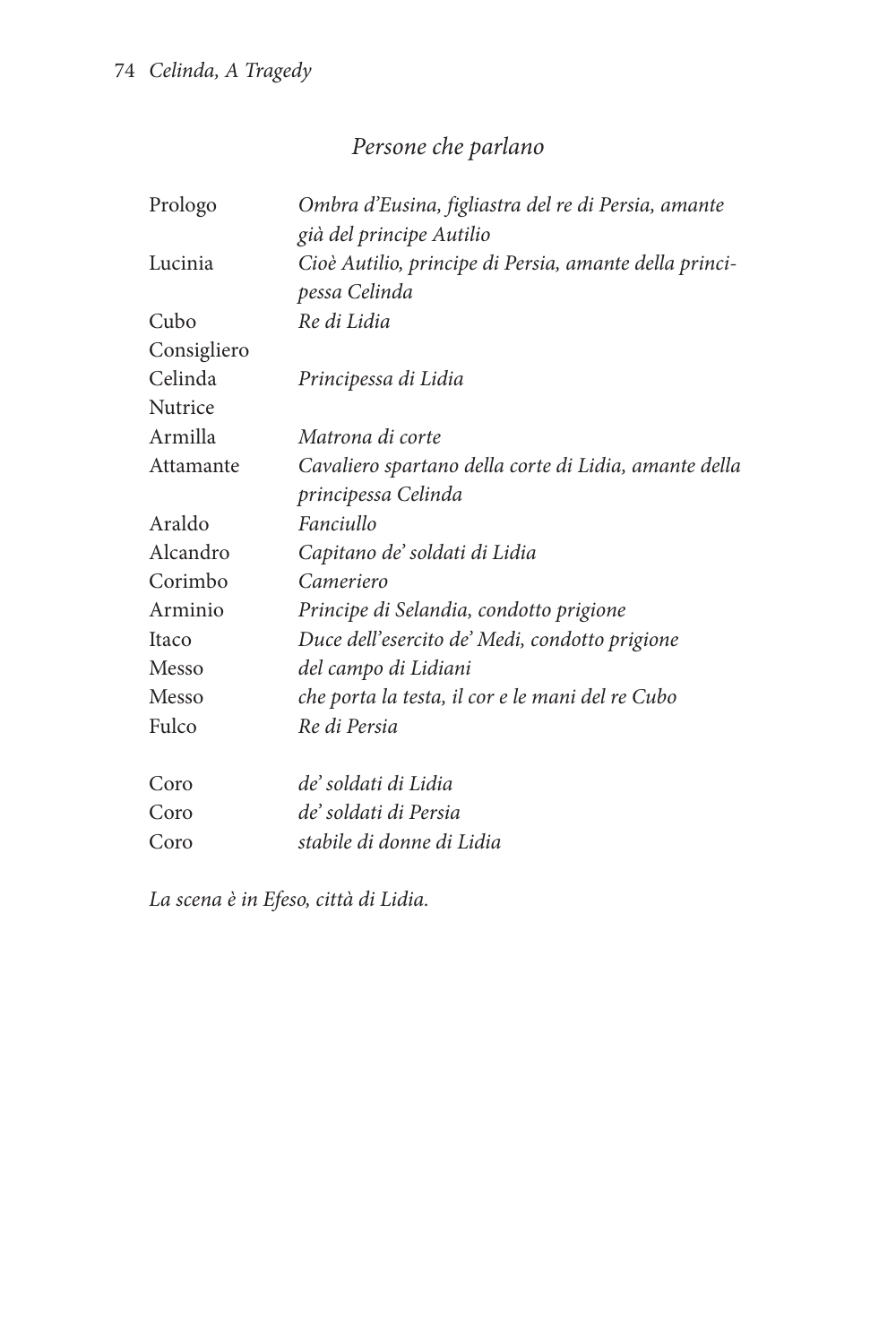## *Cast*

| Prologue  | the ghost of Eusina, stepdaughter of the King of Persia,  |
|-----------|-----------------------------------------------------------|
|           | formerly in love with Prince Autilio                      |
| Lucinia   | the disguised Prince Autilio of Persia, lover of Princess |
|           | Celinda                                                   |
| Cubo      | King of Lydia                                             |
| Counselor |                                                           |
| Celinda   | Princess of Lydia                                         |
| Nurse     |                                                           |
| Armilla   | matron of the court                                       |
| Attamante | Spartan knight at the court of Lydia, suitor of Princess  |
|           | Celinda                                                   |
| Herald    | a young boy                                               |
| Alcandro  | captain of the soldiers of Lydia                          |
| Corimbo   | manservant                                                |
| Arminio   | prince of Zeeland, a prisoner                             |
| Itaco     | general of the army of the Medes, a prisoner              |
| Messenger | from the Lydian army                                      |
| Messenger | who brings the head, heart, and hands of King Cubo        |
| Fulco     | King of Persia                                            |
| Chorus    | of Lydian Soldiers                                        |
| Chorus    | of Persian Soldiers                                       |
| stable    | Chorus of Lydian Ladies                                   |

*The setting is the Lydian city of Ephesus.*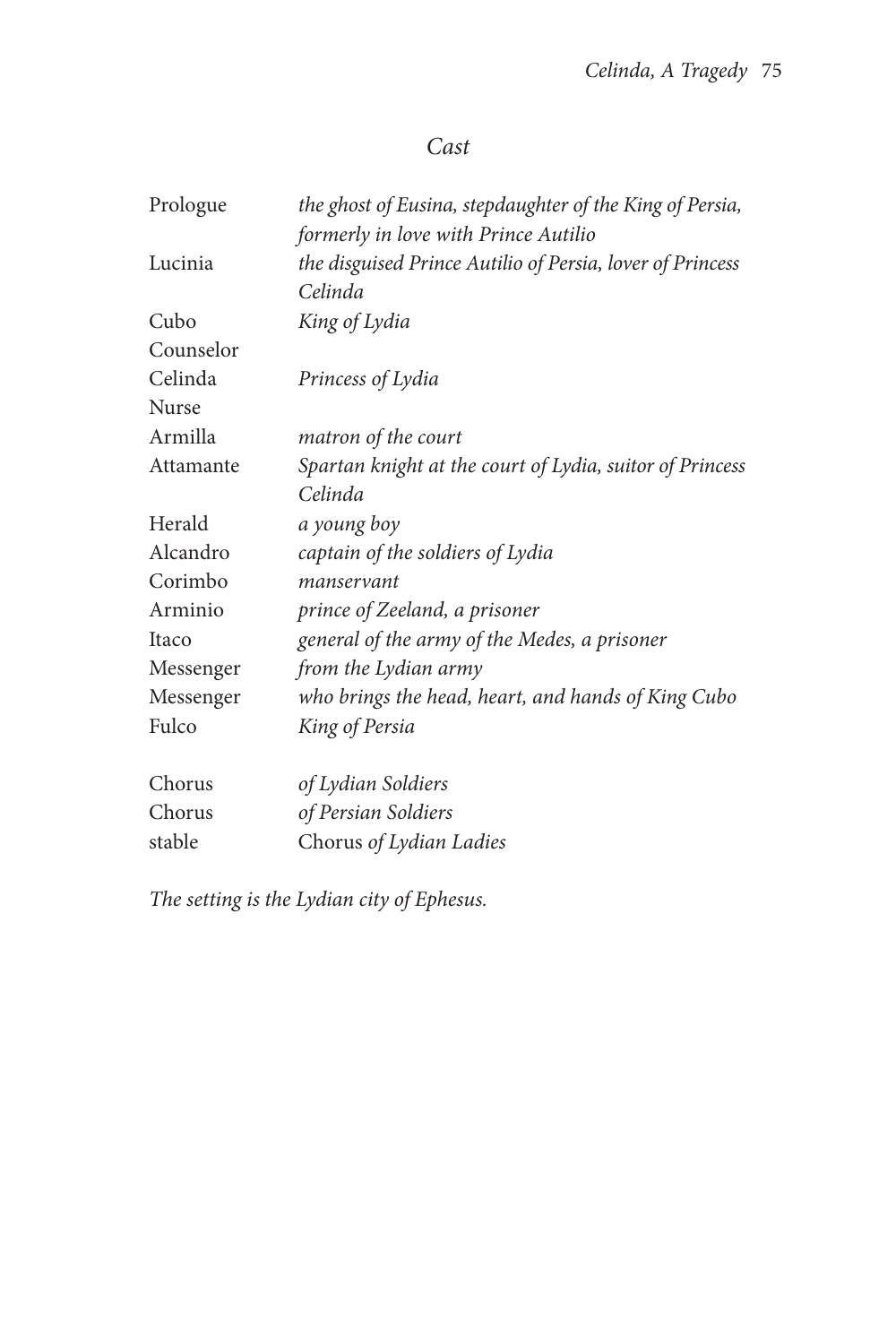# *Prologo*

| Ombra d'Eusina                                  |    |
|-------------------------------------------------|----|
| Da quegli oscuri e spaventevol regni            |    |
| Ov'han lor seggio il duol, i gridi e 'l pianto, |    |
| Da quei profondi e tenebrosi abissi             |    |
| Ove i tre fiumi con sulfurei rivi               |    |
| Bagnano i campi de' tormenti eterni,            | 5  |
| Ov'il trifauce difensor d'Averno,               |    |
| Orribilmente fiero,                             |    |
| A l'entrata è custode                           |    |
| E co' latrati i miseri spaventa,                |    |
| Di tenebre vestita alma dolente                 | 10 |
| D'infelice donzella,                            |    |
| Di mal nata regina,                             |    |
| Di ver'amante miserabil ombra,                  |    |
| Oggi risorgo a riveder il giorno,               |    |
| E torno a rimirar fra gente viva                | 15 |
| La diurna del ciel splendida face.              |    |
| Che dico a rimirar? Ahi, lassa, vengo           |    |
| A ministrar veneno                              |    |
| A le tre suore c'han vipereo 'l crine!          |    |
| Così a me fu concesso                           | 20 |
| Dal crudo regnator de l'ombre eterne            |    |
| Per vendicar i miei sofferti oltraggi           |    |
| Contra Autilio crudel, ch'in molle gonna,       |    |
| E con mentito crin, mentito nome,               |    |
| Com'ebbe il cor mentito, in Lidia venne,        | 25 |
| Tratto da le bellezze                           |    |
| De la figlia del re. Fortuna arrise             |    |
| A' suoi desir lascivi, ond'egli poi             |    |
| De l'amato suo ben fu fatto dono.               |    |
| Quivi 'l crudel senza memoria vive              | 30 |
| De l'amor mio, in mezzo a gl'agi, a i lussi;    |    |
| E quanto ebbe me in odio                        |    |
| Altrettanto Celinda ama ed apprezza.            |    |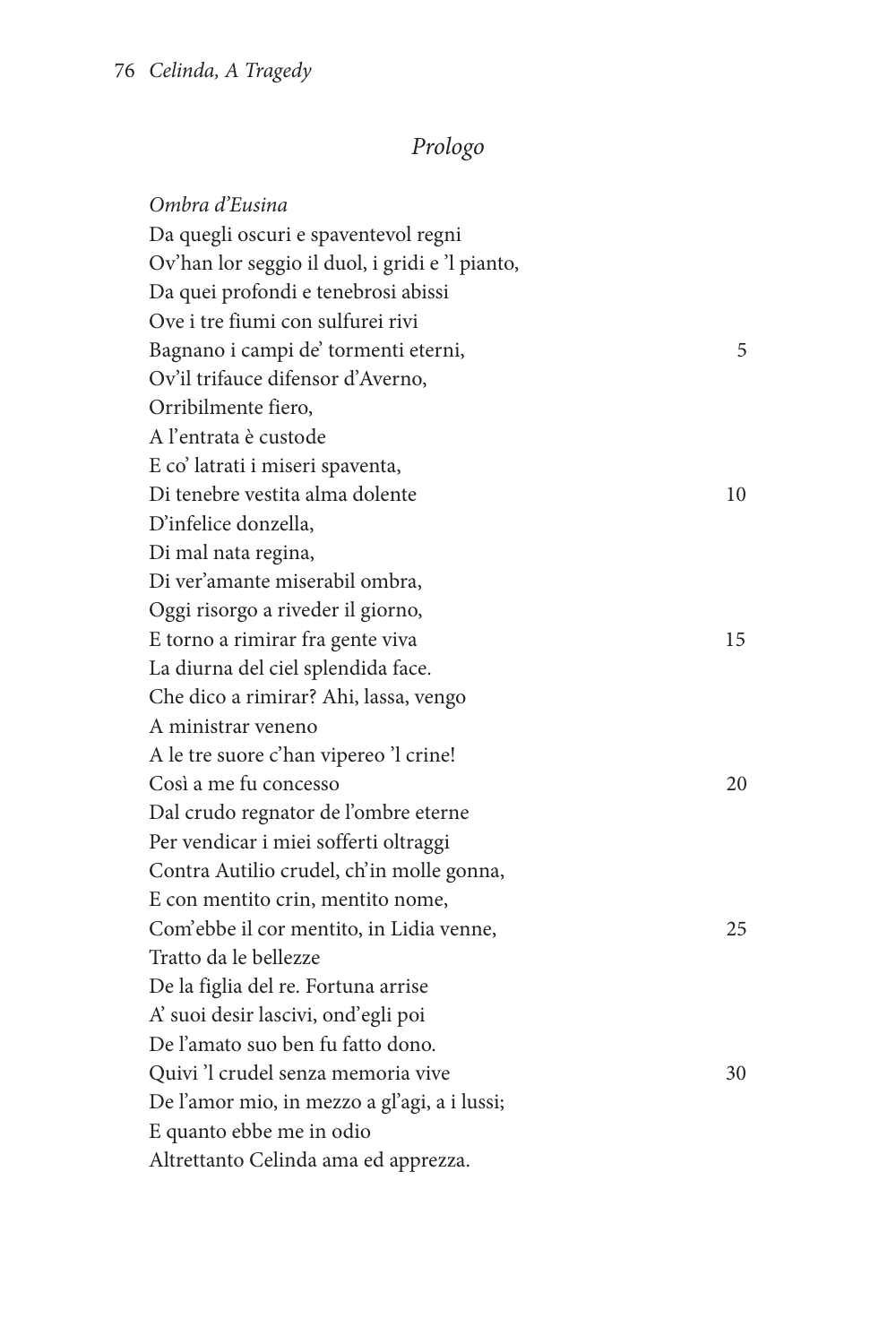# *Prologue*

| Ghost of Eusina                                                 |    |
|-----------------------------------------------------------------|----|
| From those dark and frightful realms                            |    |
| where dwell grief, screams, and weeping;                        |    |
| from those deep and shadowy abysses                             |    |
| where the three rivers with sulfurous banks                     |    |
| bathe the fields of eternal torments,                           | 5  |
| where the three-headed defender of Avernus                      |    |
| (horribly fierce)                                               |    |
| at the entrance is the guard,                                   |    |
| and with his barking affrights the wretched ones; <sup>22</sup> |    |
| dressed in shadows, the suffering spirit                        | 10 |
| of an unhappy maiden,                                           |    |
| of an unfortunate queen,                                        |    |
| a true lover's miserable ghost,                                 |    |
| today I rise up to see again the daylight.                      |    |
| I return to behold, among living people,                        | 15 |
| the firmament's splendid diurnal torch.                         |    |
| What am I saying, to behold? Alas, I come                       |    |
| to administer poison                                            |    |
| to the three sisters with the snaky hair. <sup>23</sup>         |    |
| To me this was granted                                          | 20 |
| by the cruel ruler of the eternal shades,                       |    |
| to take revenge, for the outrages I suffered,                   |    |
| upon cruel Autilio, who in a woman's skirt                      |    |
| and with lying hair and a lying name,                           |    |
| just like his lying heart, to Lydia came, <sup>24</sup>         | 25 |
| drawn by the beauties                                           |    |
| of the king's daughter. Fortune smiled                          |    |
| on his lascivious desires, so that he later                     |    |
| of his beloved darling received the gift.                       |    |
| Here the cruel man lives, forgetful                             | 30 |
| of my love, amid comforts and luxuries;                         |    |
| and as much as he hated me,                                     |    |
| that much he loves Celinda, and esteems her.                    |    |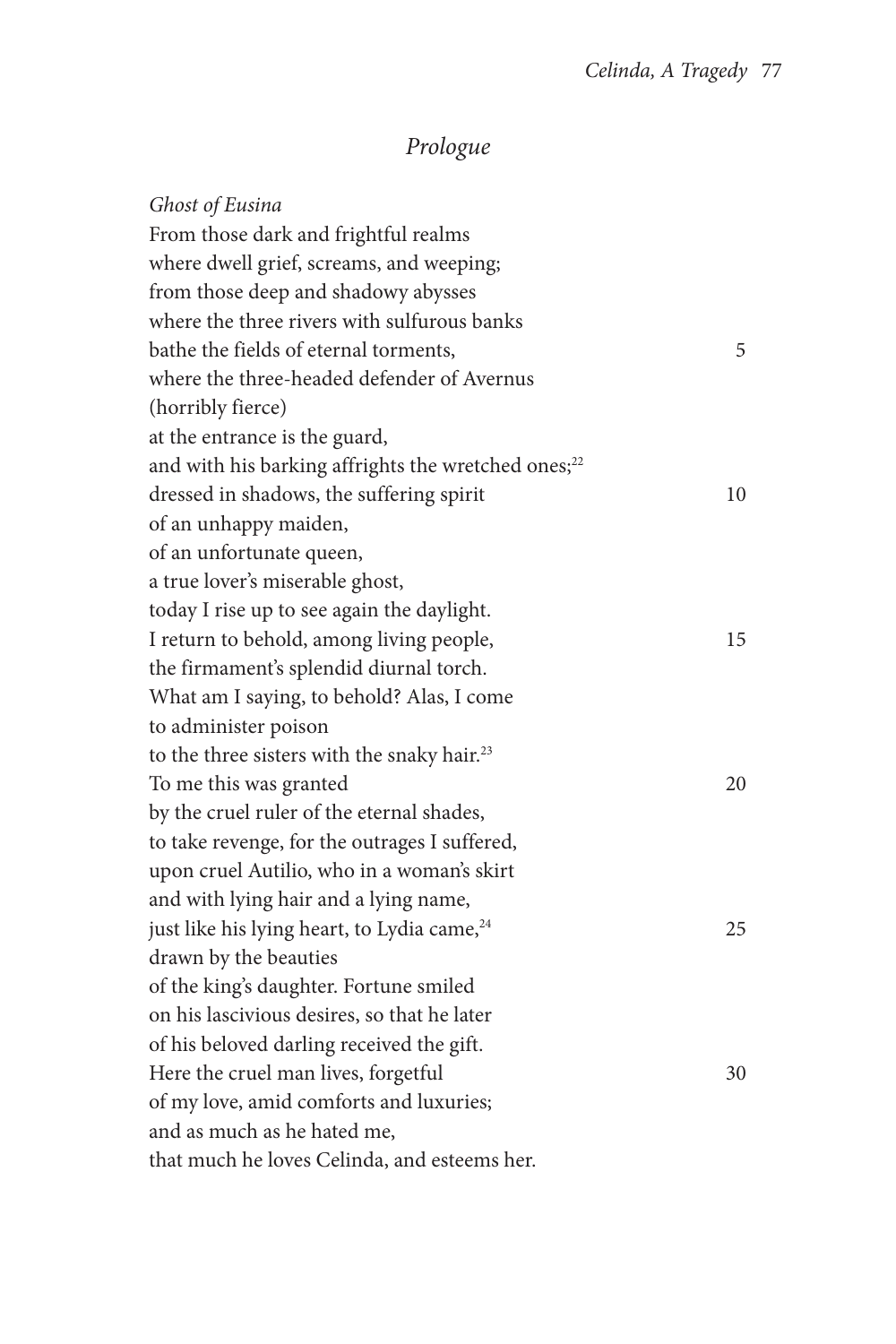## 78 *Celinda, A Tragedy*

| Ama la sua beltà, pregia la stirpe       |    |
|------------------------------------------|----|
| De gli avi suoi regali, adora e cole     | 35 |
| La corrotta onestà ch'in me cotanto      |    |
| Diceva odiar, non violata ancora.        |    |
| Barbaro dispietato e cor ferino,         |    |
| A me negò l'amore,                       |    |
| Spregiò 'l mio regio sangue,             | 40 |
| E ricusò il crudel, per non bearmi       |    |
| Con li bramati suoi dolci imenei,        |    |
| Di Tracia la corona;                     |    |
| Né di tanto satollo,                     |    |
| Sotto 'l velo coperto                    | 45 |
| De l'inimica notte,                      |    |
| Fuggì dal regno suo a l'ora quando       |    |
| Chiedevo 'l guiderdon de' miei tormenti, |    |
| E venne dov'Amor cieco 'l condusse       |    |
| Perch'io, che da suoi lumi               | 50 |
| Il mio lume traea, vivesse cieca.        |    |
| E se nel suo partire                     |    |
| Non mi privò di vita                     |    |
| Non fu già per pietà (ch'in cor sì fiero |    |
| D'entrar pietate aborre),                | 55 |
| Ma sol per eternare il mio tormento      |    |
| Ché, fuggendo la speme                   |    |
| E crescendomi 'l duolo,                  |    |
| S'accrebbe sì che gli fu vaso angusto    | 60 |
| Il mio ferito core,                      |    |
| E me stessa sforzò di porre il ferro     |    |
| Nel proprio seno ignudo,                 |    |
| Pensando ch'una morte                    |    |
| Sciogliendo il cor da l'alma,            |    |
| Sciogliesse ancora i lacci               | 65 |
| Di disperarato amore.                    |    |
| Ma lassa, i' m'ingannai! Si nutre Amore  |    |
| Ne' più profondi abissi,                 |    |
| E meco vive ove la speme è morta.        |    |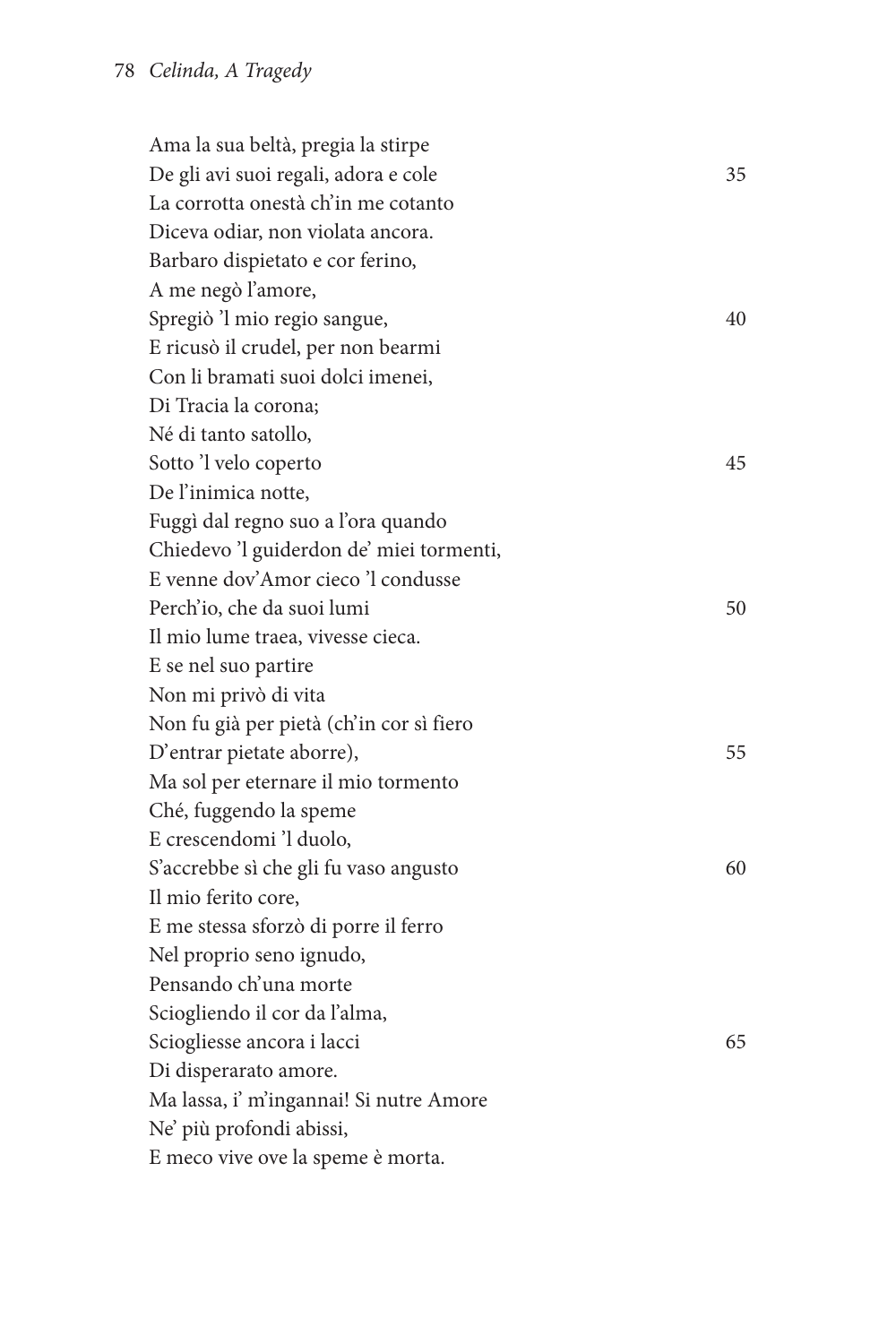He loves her beauty; he prizes the bloodline of her regal ancestors; he adores and worships 35 her corrupted chastity—though to the same extent he said he hated mine, unviolated still. Pitiless barbarian and beastly heart! To me he denied his love. He disdained my royal blood. 40 And the cruel man, in order not to bless me with his sweet, desired nuptials, refused Thrace's crown,<sup>25</sup> nor with this was he satisfied. Under inimical Night's 45 veil, hidden, he fled from his kingdom at the moment when I was asking for the reward for my torments, and he came where blind Love led him,<sup>26</sup> so that I, who from his lights 50 drew my own light, would live blind. And if with his departure he did not deprive me of life, it was certainly not for pity's sake (for into a heart so fierce Pity finds entry abhorrent), 55 but only to render eternal my torment; for with the flight of hope and the increase of my grief, it grew so great that my wounded heart was too strait a vessel for it, 60 and it forced me to place the blade in my own naked breast. I thought that death, in releasing my heart from my soul, would release as well the bonds 65 of hopeless love. But wretched me! I was mistaken. Love is nourished in the deepest abysses, and lives with me where hope is dead.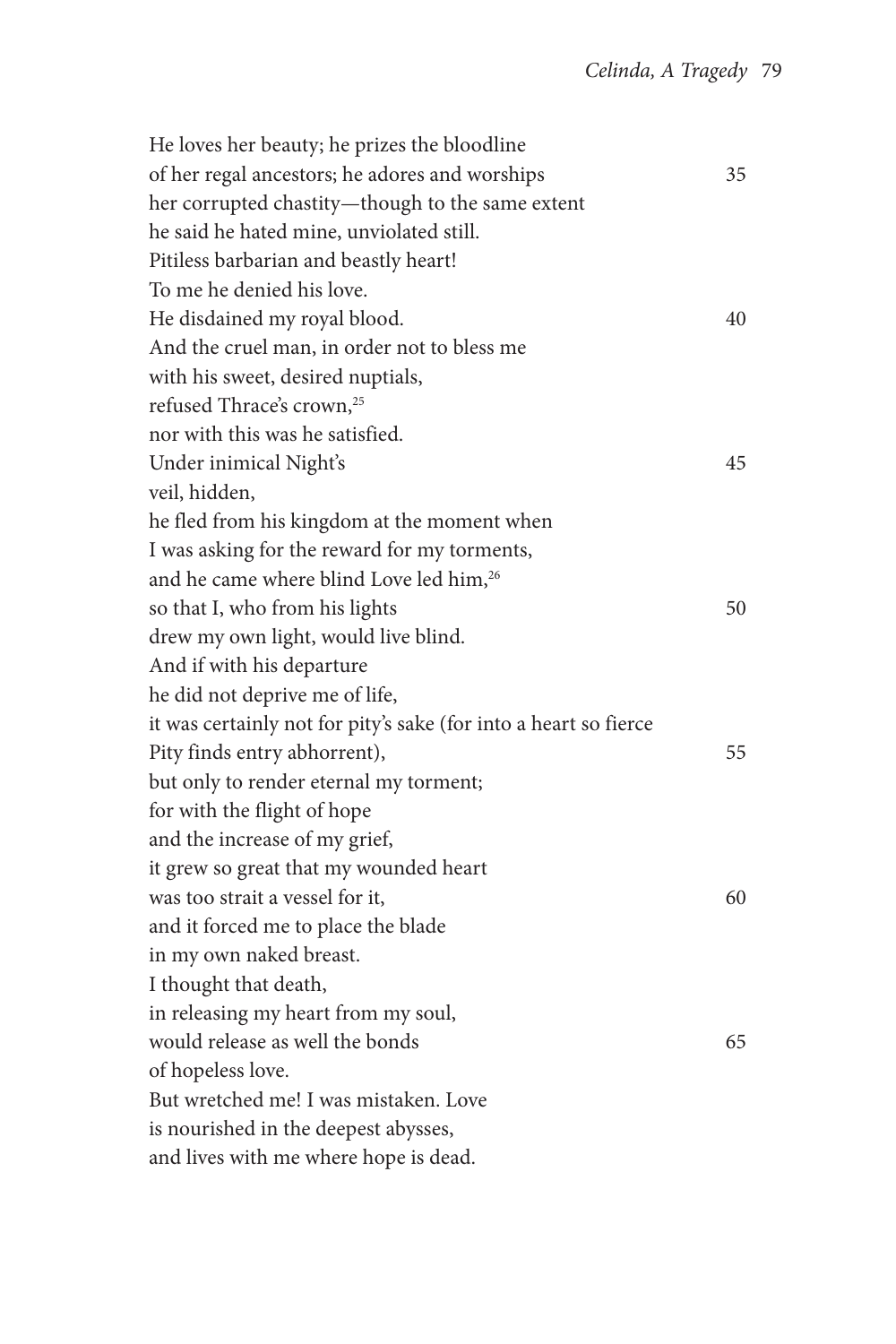| Vive, ma disperato, e lascia campo        | 70  |
|-------------------------------------------|-----|
| Al mio desio da procurar la morte,        |     |
| Lo strazio e le ruine                     |     |
| Di lui, che tanto amai, ed oggi appunto   |     |
| Spero vederne memorandi esempi.           |     |
| Né mai dal carcer sciolto                 | 75  |
| Il feroce Aquilon verso 'l ciel spinse    |     |
| De l'ingordo ocean l'instabil flutto      |     |
| Con rabbia tal qual io da giusto sdegno,  |     |
| Da brama di vendetta                      |     |
| Mossa ed accesa, spingerò le furie        | 80  |
| A l'esterminio altrui.                    |     |
| Ecco s'io non vaneggio                    |     |
| D'Efeso antica le superbe mura.           |     |
| Questi son pur che torreggiante al cielo  |     |
| Sergon, questa è la reggia                | 85  |
| Per loggie spaziose,                      |     |
| Per bianchi marmi e per gentil lavoro     |     |
| D'artefice preclaro al mondo illustre,    |     |
| De' tiranni di Lidia infame nido.         |     |
| In queste regie stanze                    | 90  |
| Torpe in ozio amoroso                     |     |
| Il principe de' Persi,                    |     |
| Ed io tra tanti affanni,                  |     |
| Tra mille schiere d'indicibil pene        |     |
| Ancor quì perdo 'l tempo?                 | 95  |
| E invendicata ancor sta la mia morte?     |     |
| Ah, non così sia sempre! Ombra dolente,   |     |
| Turberò i sonni suoi; questa ferita       |     |
| Che rosseggiante ancor mi mostra 'l petto |     |
| Di sanguinose stille                      | 100 |
| Li porrò avanti gli occhi, ed in maniera  |     |
| Fermi stabilirò gli affetti suoi,         |     |
| Che sforzate verran ruine e morti,        |     |
| Che d'altro sangue gocciolar in breve     | 105 |
| Faranno questi tetti                      |     |
| Ed ogni gioia volgeranno in pianto.       |     |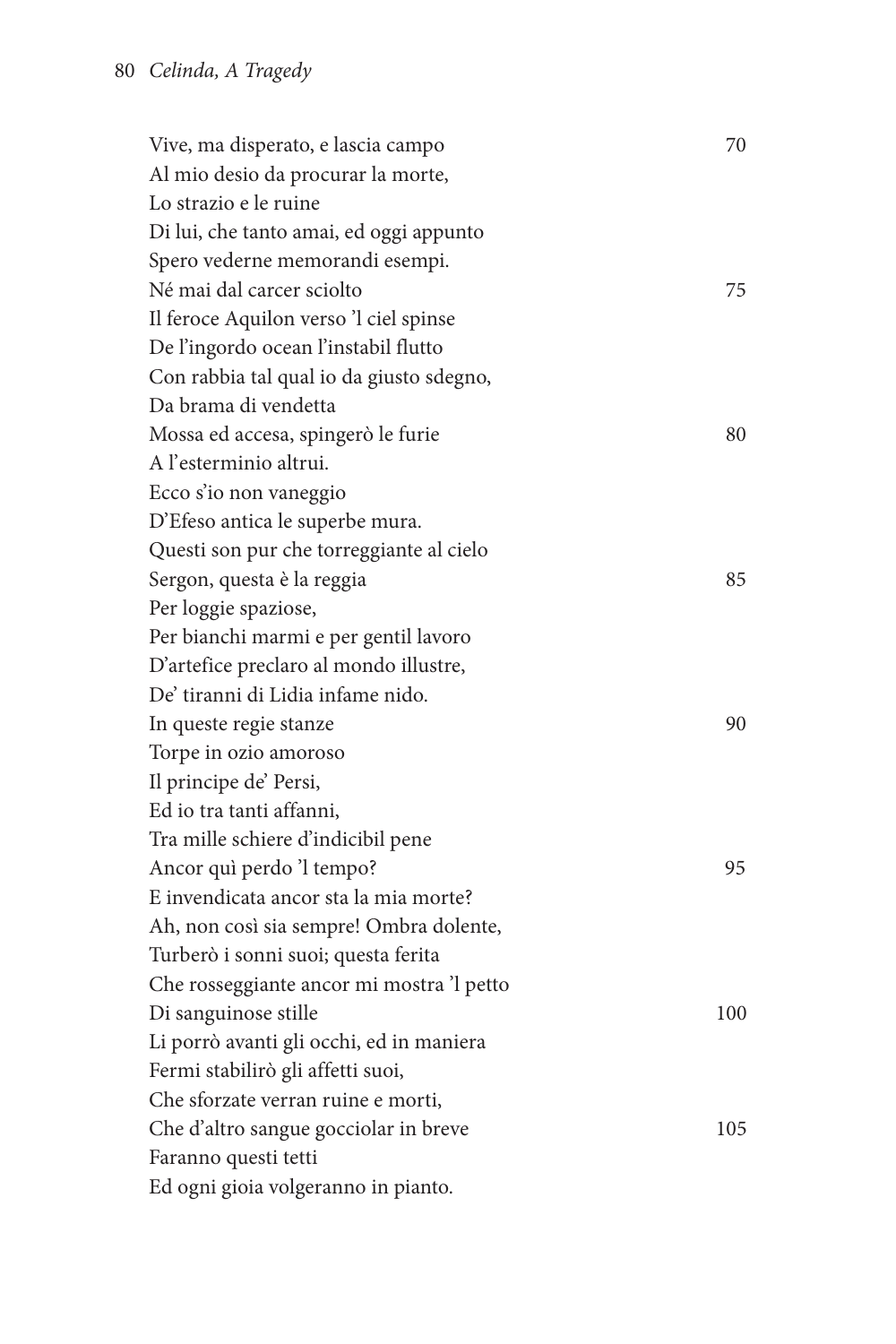| It lives, but hopeless, and it cedes the field                       | 70  |
|----------------------------------------------------------------------|-----|
| to my desire to obtain the death,                                    |     |
| the suffering, and the ruin                                          |     |
| of him whom I loved so much, and this very day                       |     |
| I hope to see memorable instances of it.                             |     |
| Never, once from imprisonment released,                              | 75  |
| did ferocious Aquilone <sup>27</sup> up toward the sky impel         |     |
| the swollen ocean's unstable wave                                    |     |
| with such rage as I, who by just wrath,                              |     |
| by the desire for vengeance,                                         |     |
| am moved and inflamed, shall impel the Furies                        | 80  |
| to the extermination of others. <sup>28</sup>                        |     |
| Behold, if I am not hallucinating,                                   |     |
| ancient Ephesus's proud city walls. <sup>29</sup>                    |     |
| Indeed they are; towering toward the sky                             |     |
| they rise. This is the royal palace;                                 | 85  |
| for its spacious loggias,                                            |     |
| for its white marble, and for the noble work                         |     |
| of an outstanding craftsman, throughout the world it is illustrious. |     |
| Of the tyrants of Lydia it is the infamous nest.                     |     |
| In these regal rooms                                                 | 90  |
| the prince of the Persians                                           |     |
| lazes in amorous idleness.                                           |     |
| And I among so many sorrows,                                         |     |
| among a thousand ranks of unspeakable pains,                         |     |
| still here I waste my time?                                          | 95  |
| And my death remains still unavenged?                                |     |
| Ah, it will not be so forever. As a grieving shade                   |     |
| I will disturb his slumbers. This wound,                             |     |
| which still reddens my breast                                        |     |
| with bloody droplets,                                                | 100 |
| I shall place before his eyes; and in such a way                     |     |
| I shall make him firmly believe                                      |     |
| that inevitably shall come ruin and deaths                           |     |
| which will make these roofs                                          |     |
| drip with other blood before long,                                   | 105 |
| and will turn every joy into weeping.                                |     |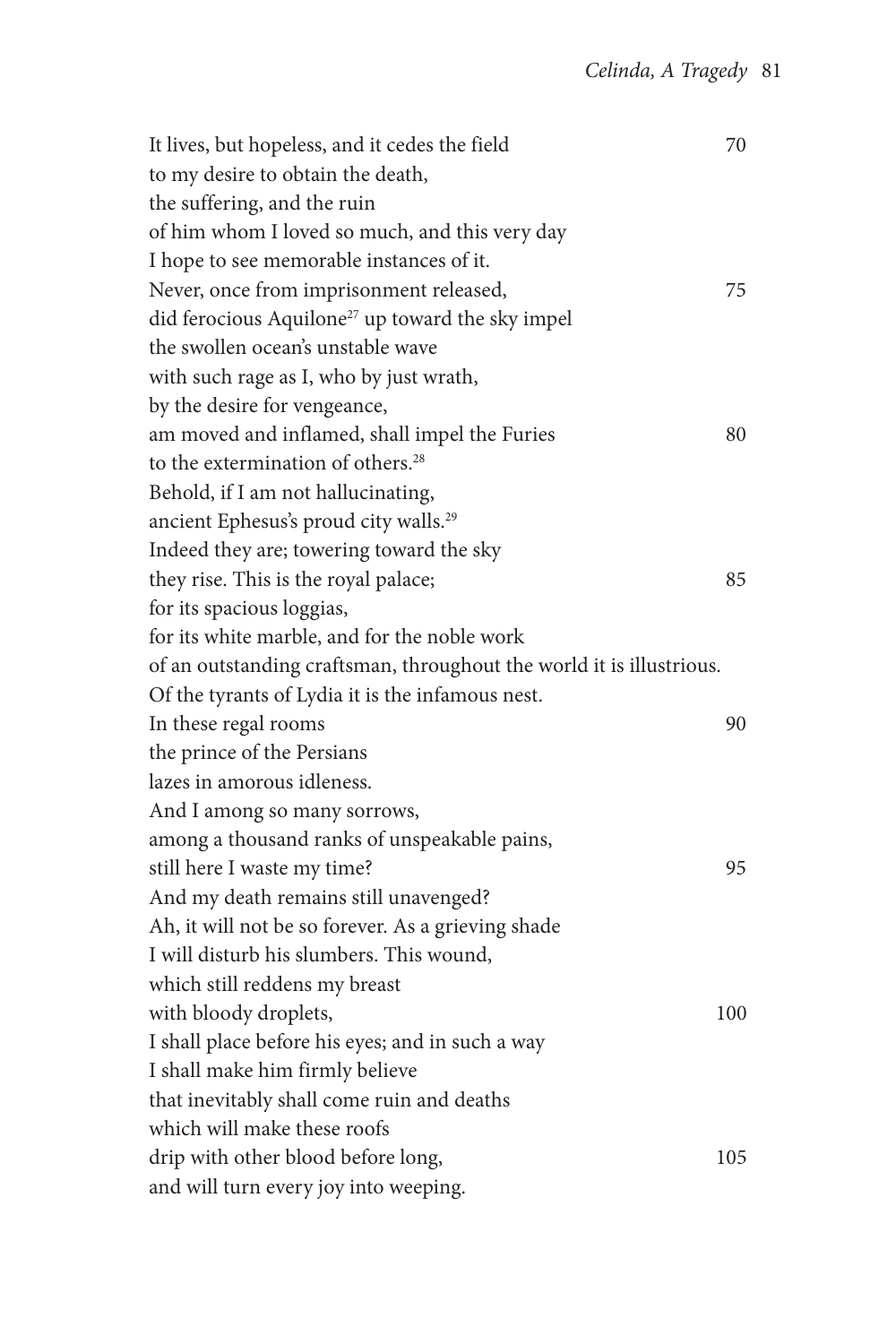## 82 *Celinda, A Tragedy*

| La regina de' Persi,                      |     |
|-------------------------------------------|-----|
| Per la mia morte afflitta,                |     |
| Viva congiuri con la morta figlia;        |     |
| E congiuri l'Inferno                      | 110 |
| A' danni de l'iniquo,                     |     |
| Ond'egli mora, e seco                     |     |
| Ruini e pera con l'amata il regno.        |     |
| Stan padre e figlio aspri nemici, e l'uno |     |
| Versi de l'altro il sangue                | 115 |
| Co 'l spirto indegno, ed ambo             |     |
| Paghin la vita mia con la lor morte.      |     |